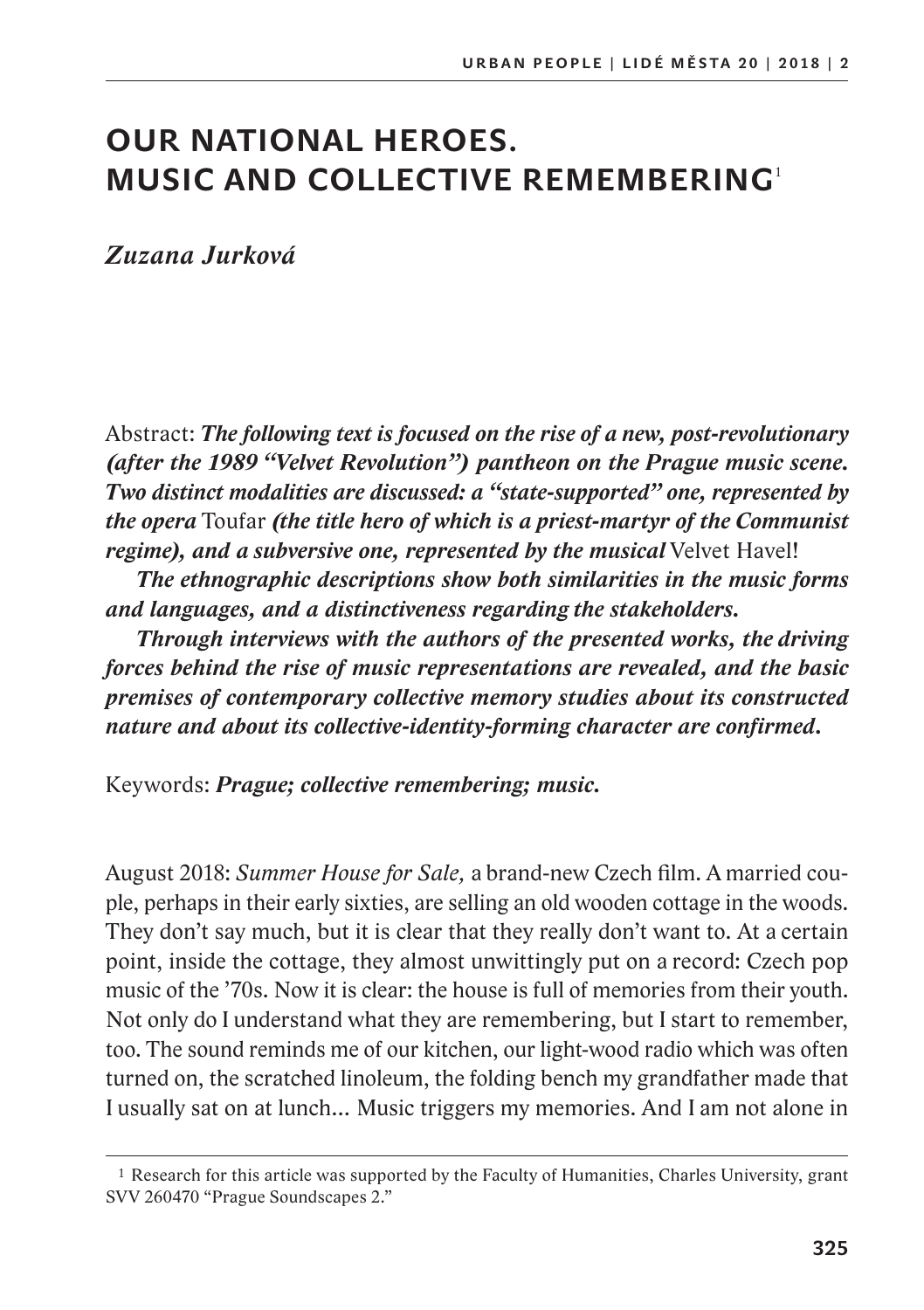this.2 Remembering is becoming a ubiquitous phenomenon. In the past decades, we have been witnessing a "boom of remembering."<sup>3</sup>

The basic idea of what goes on in our brain when we remember (or when we are reminded of) a piece of music we heard long ago – the activation of specific neural circuits, which are the same at first hearing and in remembering – is described by Daniel Levitin in his book *This Is Your Brain on Music* (2007: 133–168). For anthropologists, the approach of ethnomusicologist Thomas Turino is certainly easily understandable. In the book *Music as Social Life: The Politics of Participation* (2008) he attempts to answer the key question of what music is actually for.4 First, he connects biologist and anthropologist Gregory Bateson's findings of the integrative function of art with the research of psychologist Mihály Csikszentmihalyi (1990), whose concept of *flow*, the optimal experience attained, inter alia, by performing music, confirms and deepens Bateson's conclusions. According to Turino, it is thus obvious that music integrates an individual with him/herself: his/her perceptions, ideas, longings, and experiences, all of which are unconnected from a rational point of view. With the help of instruments from the field of semiotics, then, Turino (2008: 12) demonstrates how a simple musical stimulus lowers the rich "semiotic chain" of various psychological and corporal reactions.<sup>5</sup> By the way, the introductory paragraph of this text testifies to a similar process.

If we were to glance at Turino's concept from the perspective of memory – in semiosis,<sup>6</sup> elements of the past, the present, and also hopes and longings projected into the future are connected – it corresponds well to the idea of English philosopher John Locke, according to whom memory is a condition of individual identity and responsibility. By means of remembering, individuals experience the continuity of life (Erll 2011: 85).

Turino emphasises that, along with the self-integrative potential of music (among other things, by remembering), music also integrates individuals with

<sup>2</sup> Quotation from Jurková 2017: 3–4.

<sup>3</sup> Huyssen (1995) speaks of a "memory boom." To distinguish between the terms memory and remembrance see, e.g., Erll 2011: 8–9.

<sup>4</sup> One of Turino's basic theories is that the expression "music" is an umbrella term for *fundamentally distinct types of activities that fulfill different needs and ways of being human*. (2008:1) I basically agree with this assumption. Nevertheless, for this text, I do not consider it essential to distinguish these types.

<sup>5</sup> Turino demonstrates how various types of semiotic signs involved in semiosis mediate various kinds of experiences. He thus indirectly supports his thesis about the universal integrative contribution of art and, concretely, music and, thus, its necessity.

<sup>6</sup> The process of interpretation of signs.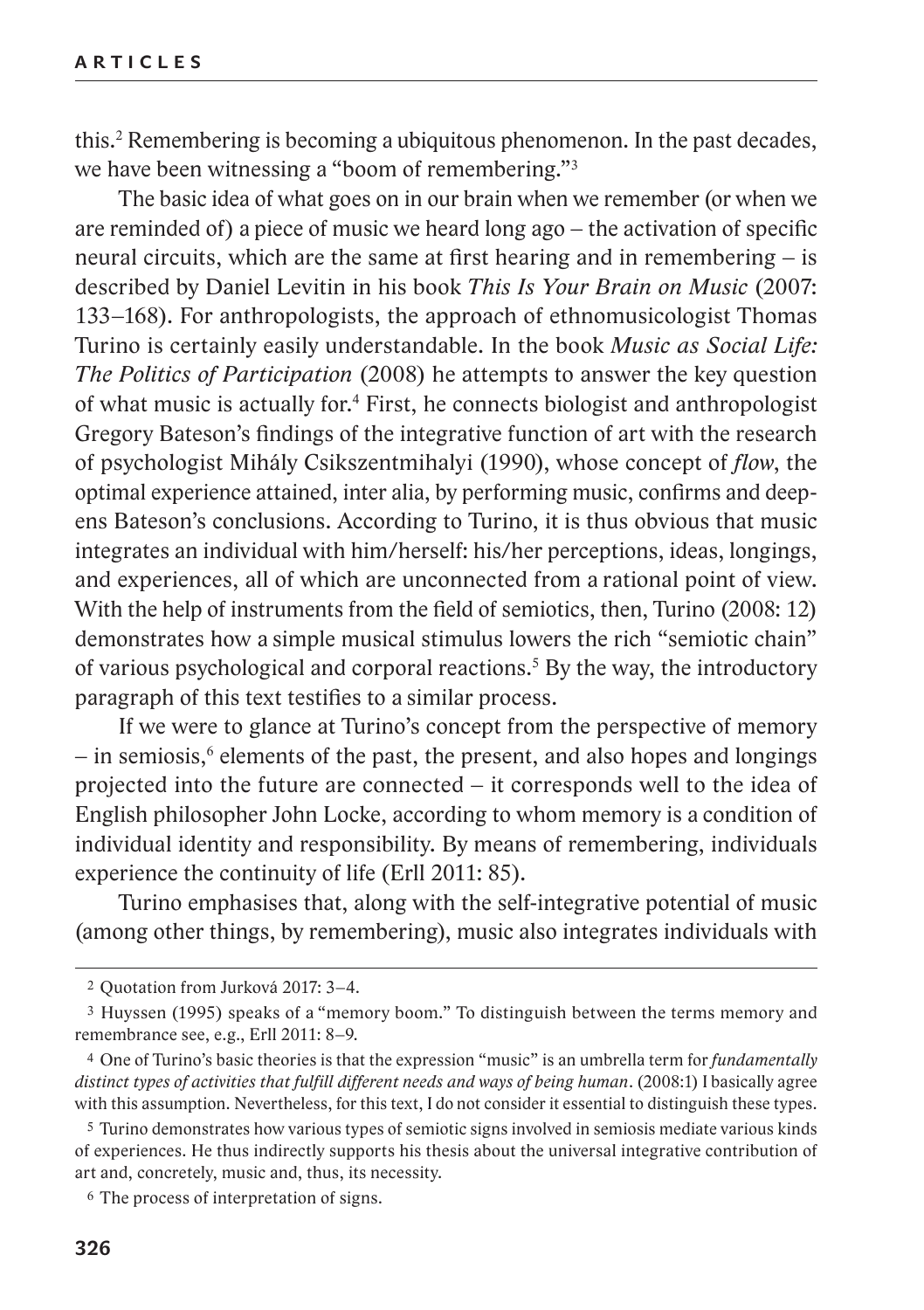various types of collectivities. And this assertion is the threshold over which we enter our main topic: **music and collective remembering**.

# **Premises**

Still standing on the threshold, let us recall the three basic premises from which we will proceed in this text:

- 1) Individual and collective remembering are inseparably interwoven; nevertheless, they are guided by different rules. The collective is certainly composed of individuals – the bearers of memories. At the same time, however, we are convinced, along with the French sociologist Maurice Halbwachs (1952), that individual remembering is formed in collective frames. They provide him/her with expressions, determine the relevance of individual events, etc. Individual remembering is thus governed by different – psychological – rules from the remembering of the collective. The application of psychological principles to collectives (which is what some authors concerned with collective memories do) leads to erroneous conclusions regarding social reality (Kansteiner 2002).
- 2) For the function of collective remembering, historian Jan Assmann's concept of "connective structure" is useful. According to him, it "binds the individual to someone close to him/her so that, like the symbolic world of meaning… *it shapes the shared space of experience… and thus contributes to the development of confidence and knowledge*." (2001: 20) Assmann's connective structure also contains an aspect that leads to our main topic, that is, collective remembering. One component of connective structure is also – besides the cultural dimension – the time dimension that "*connects yesterday with today because it shapes formative remembering and keeps it in the present.*" (ibid) In Assmann's formulation, Halbwach's social frames of memory (connective structure "shapes formative remembering"), as well as the relevance of the remembered, resonate. Thus: what and how we remember shapes that *shared space of experience … and thereby contribute[s] to the development of confidence.*

The other basic feature of remembering – besides the basic identity-forming character – is constructivity. This quality significantly characterises the formulation of Astrid Erll: *Individual and collective remembering are never a reflective depiction of the past, but an expressive statement of*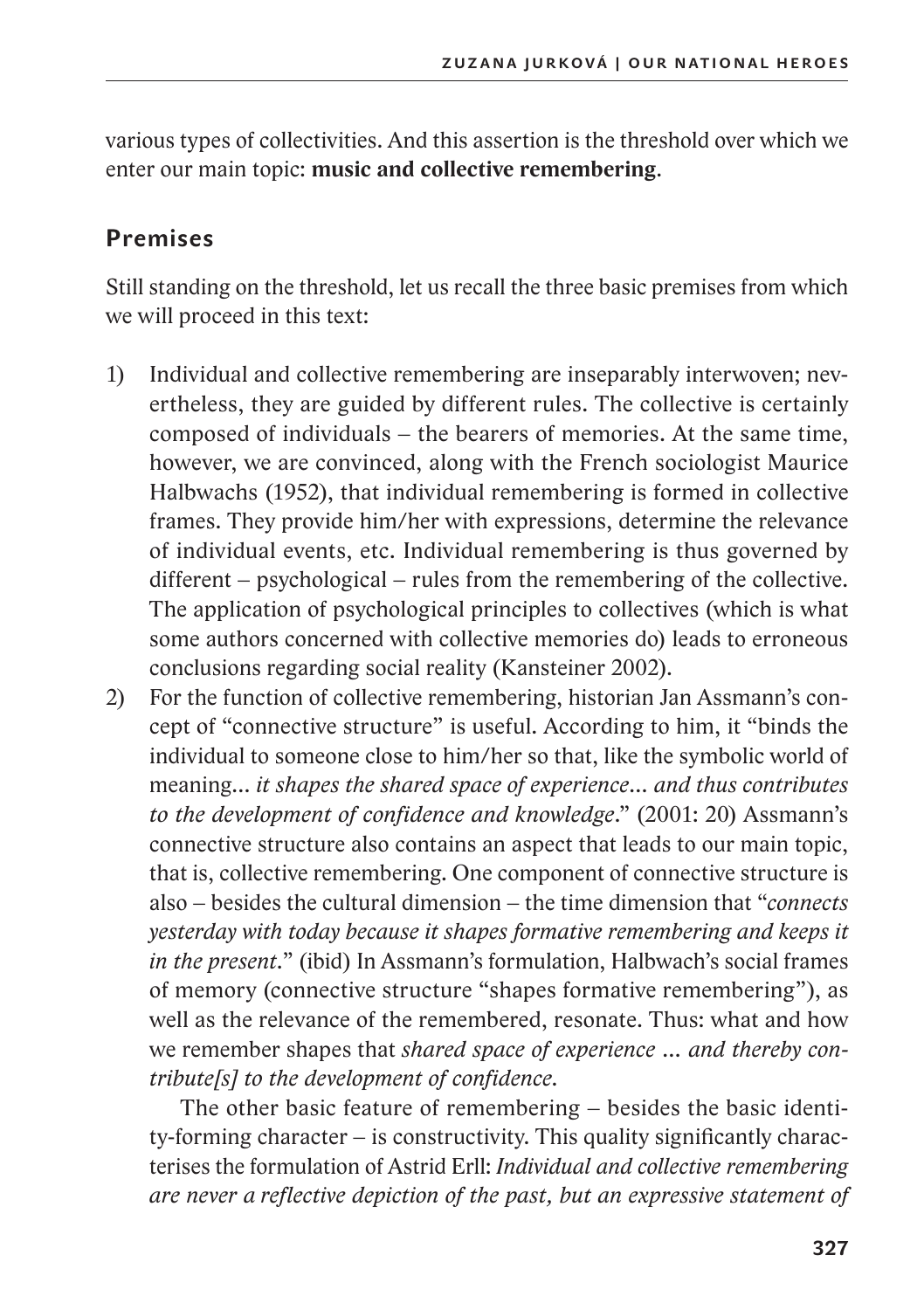*the needs and interests of an individual or a group who are remembering in the present* (Erll 2011: 8)*.*

3) The third basic premise of this text rests directly in the fundaments of ethnomusicology of the last half-century. It is a conviction that music, primarily a collective matter,<sup>7</sup> reflects collective (i.e. social) reality (viz. Shelemay 2012). And this collective character of music is so strong that sometimes it alone generates a collectivity.<sup>8</sup>

In sum: detailed research of musical events which capture collective remembering allows us to gain much important information about a given collectivity (that "shared space of experience"), its current "needs and interests," and also the mechanisms which fulfil them.

### **Heroes?**

When, in 2013, people became aware of *Hořící keř* (*Burning Bush*), the film by young Czech scriptwriter Štěpán Hulík and the famous Polish director Agneszka Holland about one of the symbols of anti-Soviet resistance, Jan Palach (in a few months the film was granted twelve Czech Lion awards, the most important film awards in the Czech Republic), and, almost at the same time, the National Theatre premiered Aleš Březina's opera about Josef Toufar, a priest who was brutally tortured by the Communist police, this concurrence of events evoked the question of actually why these personalities were presented in this way and appeared on the national scene. (And, a couple of months later, *Velvet Havel!,* another work in the cycle of original musicals about important personalities in Czech history by Miloš Orson Štědron, later the recipient of numerous nationwide prizes, was in preparation; it would have its premiere in the popular Divadlo Na zábradlí (Theatre on the Balustrade)).

For answers, let us try to go beyond the vague term *Zeitgeist*, the spirit of the time. We are convinced of the correctness of the assertion of Astrid Erll

<sup>7</sup> Not only that music is mainly performed collectively and almost always listened to collectively, but primarily its meanings are created and passed on collectively.

<sup>8</sup> Kay Kaufman Shelemay formulates the role of music during collectivity creation thus: "*…musical processes (*are*) instrumental in shaping musical communities through music's role in establishing the ethnic places that unite a collectivity from within and represent it to the outside world."* (Shelemay, 2012: 207–8.) Thomas Turino summarises the findings of generations of ethnomusicologists: [*Ethnomusicologists have emphasized the importance of music for expressing and creating social identities in many societies around the world* (Turino 2008: 94).]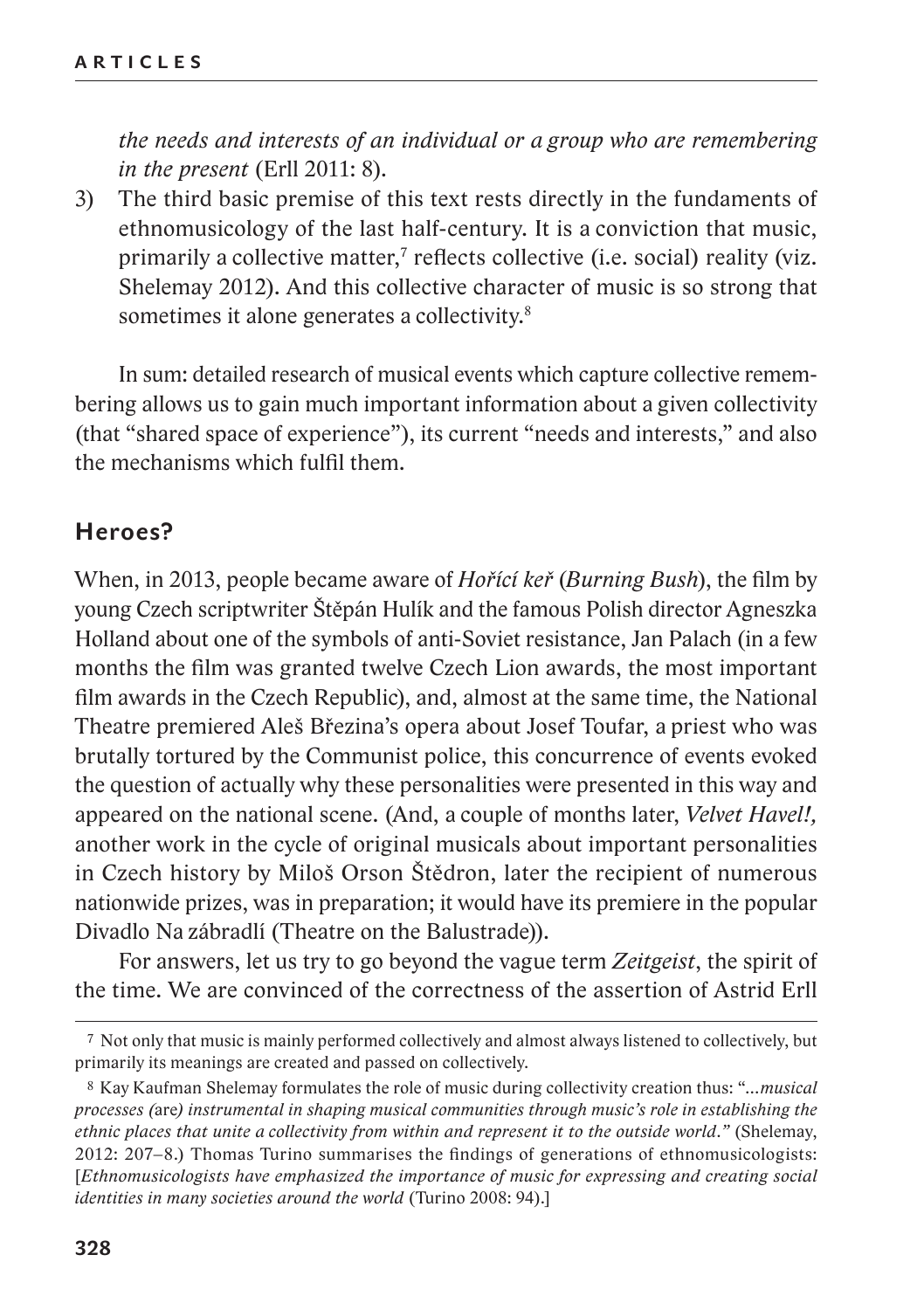that it is about an expression of *needs and interests* of those remembering in the present. Nancy Wood expresses herself even more precisely: the expression of *public memory testifies to a will or desire on the part of some social group or disposition of power to select and organize representations of the past so that these will be embraced by individuals as their own. If particular representations of the past have permeated the public domain, it is because they embody an intentionality – social, political, institutional, and so on…* (Wood 1999: 2)

What, actually, does the Czech pantheon appear to be in this still young third of a century? That is, who are the main saints of the public music space? And who are those who *select and organise representations of the past?* What influences their selection? How does it work from the musical point of view? And which *agency* brought the work to the public space?

Apart from Březina's *Toufar,* we can undoubtedly also include his earlier opera *Zítra se bude (Tomorrow There Will Be)...* about Member of Parliament Milada Horáková, who was executed by the Communist regime,<sup>9</sup> and, in 2017, on the New Scene of the National Theatre, the opera *Žádný člověk* (*No Person*) by Jiří Kadeřábek (music) and Katharina Smitt and Lukáš Jiřička (text).10

From the numerous musical theatrical works of Miloš Orson Štědroň, undoubtedly *Velvet Havel!*, which premiered in 2014 in the Theatre on the Balustrade, and perhaps *Hus(que) ad finem*, a musical about Jan Hus, which had its premiere a year later on the occasion of the 2015 Hus celebrations in Old Town Square<sup>11</sup>, belong in this pantheon. The play based on songs by Karel Hašler, *Hašler* (prem. 2013 on the stage of the conventional Vinohrady Theatre) can be added to the list of presentations of today's national heroes and

<sup>9</sup> It premiered in 2008 in the same place, the chamber Kolowrat Theatre

<sup>10</sup> The subject of the opera is the monstrous Stalin monument built on Prague's Letná Plain, 1949–1955. The main tragic (non)heroes are the sculptor Otakar Švec, who created the monument, and his wife.

<sup>11</sup> Štědroň is the author of a number of works about important figures in Czech history. Although his heroes are no doubt figures every school child should know by the 7th grade, we do not feel that the format in which some of them are depicted – that is, chamber theatre performances – guarantees them a place in the "national pantheon."

The auditorium with a couple of dozen seats, representing the public space in which they are remembered, is too small for it. In addition, we can assume that, to a certain extent, a "specialised" audience, representing what Turino calls cultural cohorts get together here. Cohorts are defined as *social groupings that form along the lines of specific constellations of shared habits...* (2008: 111). For the needs of the national pantheon, the concept of cultural formation, defined by Turino as a *group of people who have in common a majority of habits that constitute most parts of each individual member's self* **(**Turino 2008: 112*)*, is much more appropriate.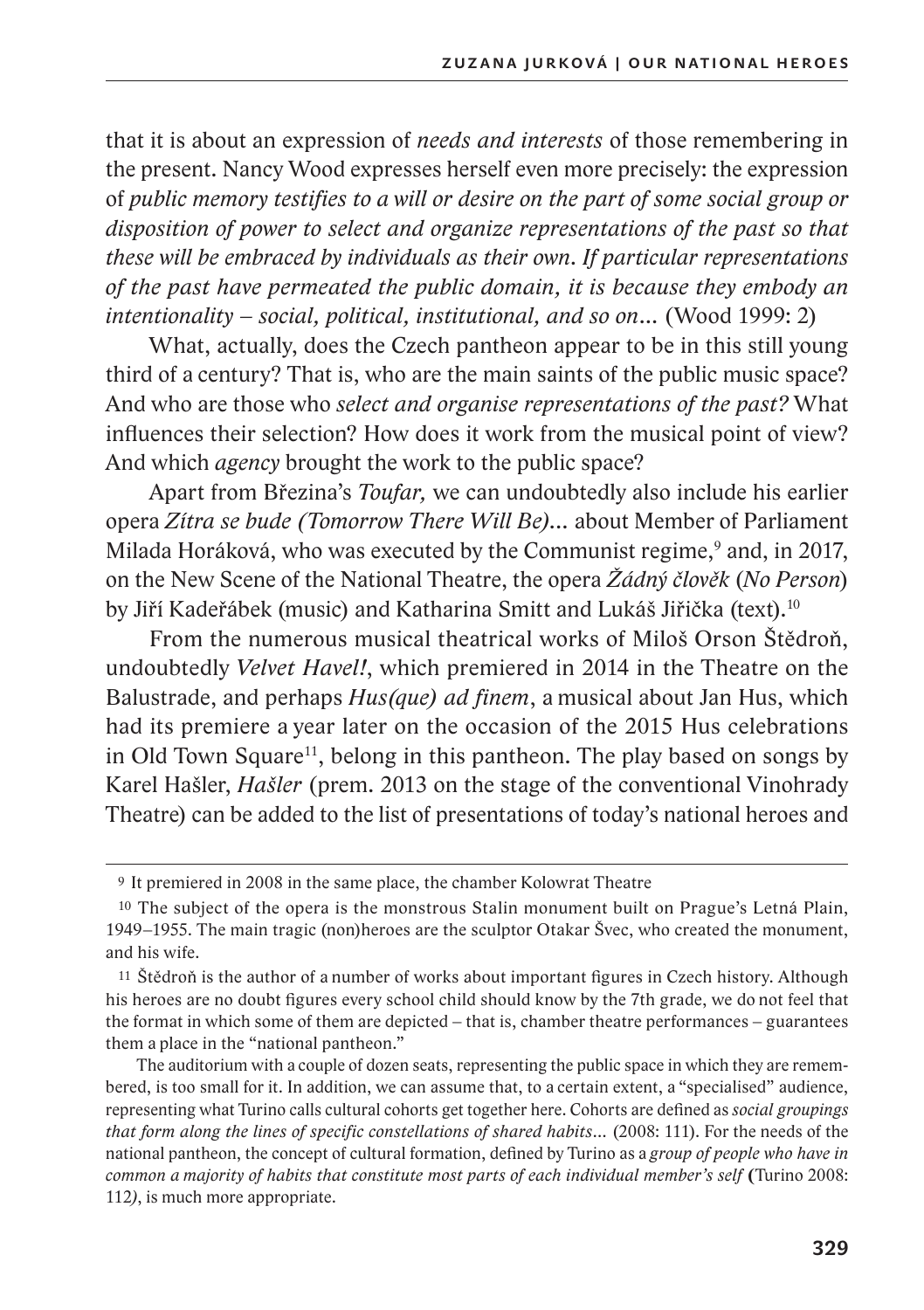non-heroes. In it, the almost national writer Pavel Kohout heroises this popular songwriter who was murdered in 1941 in the Mauthausen concentration camp.

This is no especially broad Pléiade. As expressed in the title of the newspaper discussion, it could seem "As if we were ashamed of our heroes."12 In addition, those who appear on the musical stage are sometimes not presented as real heroes by the authors. Why, actually? Part of the explanation undoubtedly rests in the Czech tradition of resistance to pathos, resistance substantially nourished in totalitarian Czechoslovakia. But writer and historian Miloš Doležal, the author of the excellent book about Josef Toufar, *As if We Were to Die Today*, sees the reason elsewhere: that we lack the courage and the will to reflect on heroic acts of the past.13

The second part of the explanation, however, perhaps lies in the understanding of art. As journalist Petr Zídek says: "If art is to have a reason for being, then it, in its nature, must be subversive. Artists have to cut down the idols rather than create them."14

And indeed, the contemporary national pantheon, performed on the musical scene, offers the two basic genres of ancient drama – tragedy and comedy; or, in other words, it captures personalities of the past in two ways: heroically or subversively.15 The first of these can be understood as a distinct instrument of strengthening national identity; the second fills the reflexive function of art regarding society. In the following text, I describe representatives of both modalities and attempt to answer the questions posed earlier.

## **The Tragic Hero Josef Toufar**

Aleš Březina: *Toufar* Kolowrat Theatre, chamber stage of the National Theatre of Prague Tuesday, January 28, 2014. 7 p.m.

The Baroque Kolowrat Palace is in the very centre of Prague on Ovocný trh (Fruit Market Square), just a few steps from the Estates Theatre. If you step in along the red plush carpet and on each floor admire the painted-wood ceilings,

<sup>12</sup> Lidové noviny, Oct. 5, 2013.

<sup>13</sup> Ibid.

<sup>14</sup> Ibid.

<sup>15</sup> The term subversively refers to an alternative way of capturing the main character, usually presented in an idealised way. Here, it does not contain any political connotations.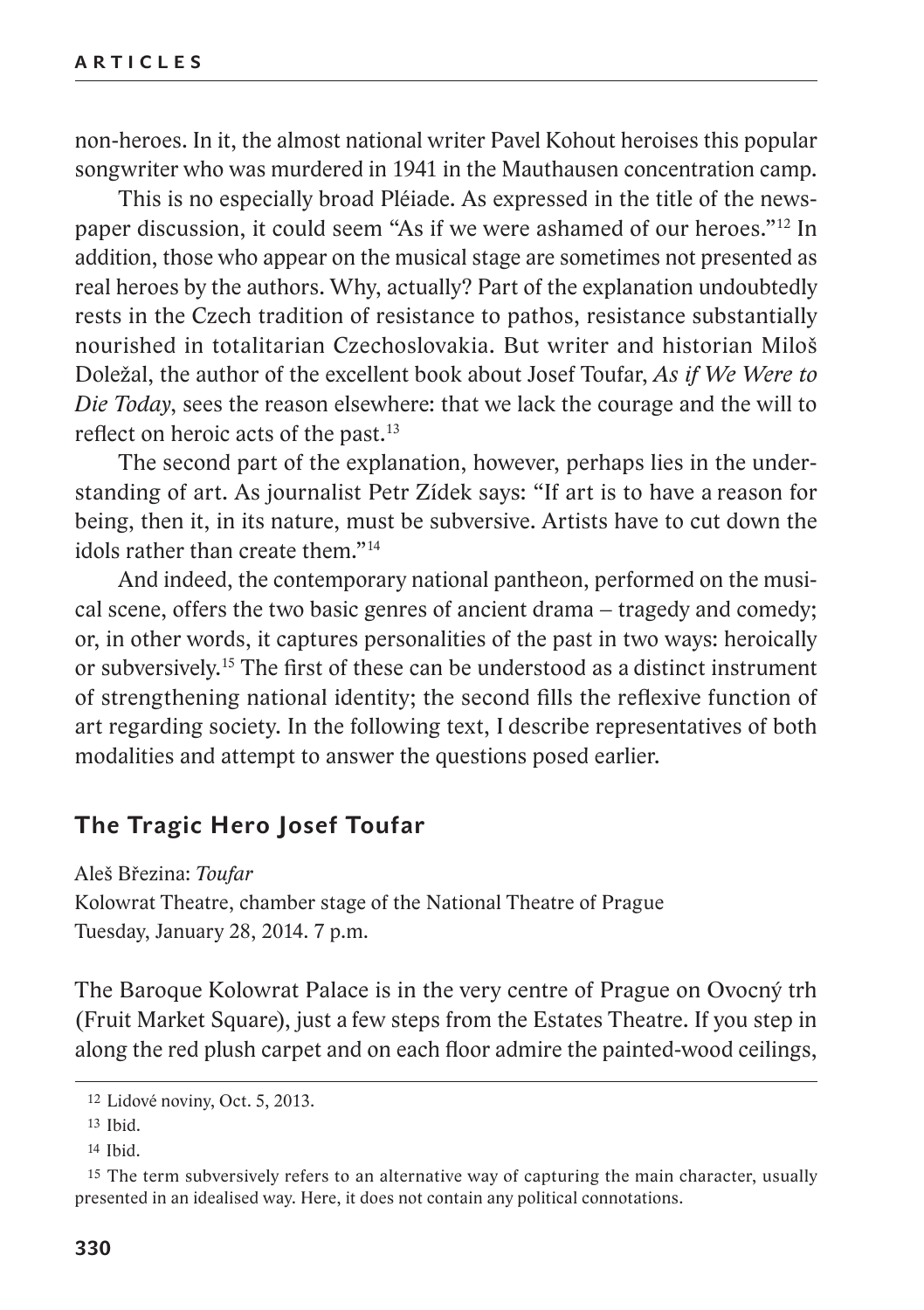you are then taken by surprise in the garret: you find yourself in a cramped space with ordinary wooden chairs set on steep steps. Only a few dozen spectators can fit in the auditorium, and the simple stage is very close to the first row. The auditorium is full, as it was a couple of years ago when Březina's opera about Milada Horáková, *Zítra se bude (Tomorrow There Will Be)...,* was performed. This time, too, the spectators are all adults, though in a broad age span between twenty years old and seventy years old. Most are formally dressed, but no one is wearing the elegant evening wear certainly worn by at least part of the audience in the neighbouring Estates Theatre.

Neither the name Toufar nor the subject of the opera, the Číhošť miracle,<sup>16</sup> is unfamiliar. I first read about this subject, completely absent from the official cultural sphere in the Communist era, in a typed copy of Josef Škvorecký's book *The Miracle* (published in Toronto 1972). After November '89, a television film about this same man was created with the popular Viktor Preiss in the main role and, a couple of months before the premiere of the opera, an in-depth historical monograph by Miloš Doležal, *As if We Were to Die Today: A Drama of the Life, the Priesthood, and the Martyr's Death of the Číhošť Priest, Father Josef Toufar,* came out.

A short overture prepares the scene: a keyboard, playing in an organ register (by which it unerringly brings us to a church environment), repeats some sort of unfinished motif. As a violin and a bass clarinet are gradually added to them in close harmony, tension is created… On a barely lit stage, meanwhile, a man in a white suit rolls in a table with something covered by a white cloth; he places it in front of a large wall engraving of Christ on the cross, which dominates the stage. In the darkness, we can only guess at the presence of other figures in black. When a bright light falls on them towards the end of the overture, it is clear that they have the inscription Torture on their black hooded coats.

Down the aisle between the chairs, in a plain blue coat and grey pants, walks the main protagonist, the nearly 90-year-old theatre legend, Soňa Červená. With her usual deep voice (as an opera singer, she sang alto roles) and perfectly comprehensibly, yet perhaps too theatrically for some, she tells the fate of Jan Sarkander, who, in the 17th century, was tortured to death in

<sup>16</sup> On December 11, 1949, according to 20 witnesses at the Sunday mass in Číhošt, the wooden altar cross moved while the local priest, Josef Toufar, was preaching. The church attempt to explain it was *wrecked by the Communist State Security. Father Toufar was arrested, taken away, and through torture, members of the State Security Corps forced him to confess to a lie that he had fraudulently installed a mechanical device*. (Doležal 2012: book jacket) As a consequence of the torture, Toufar died.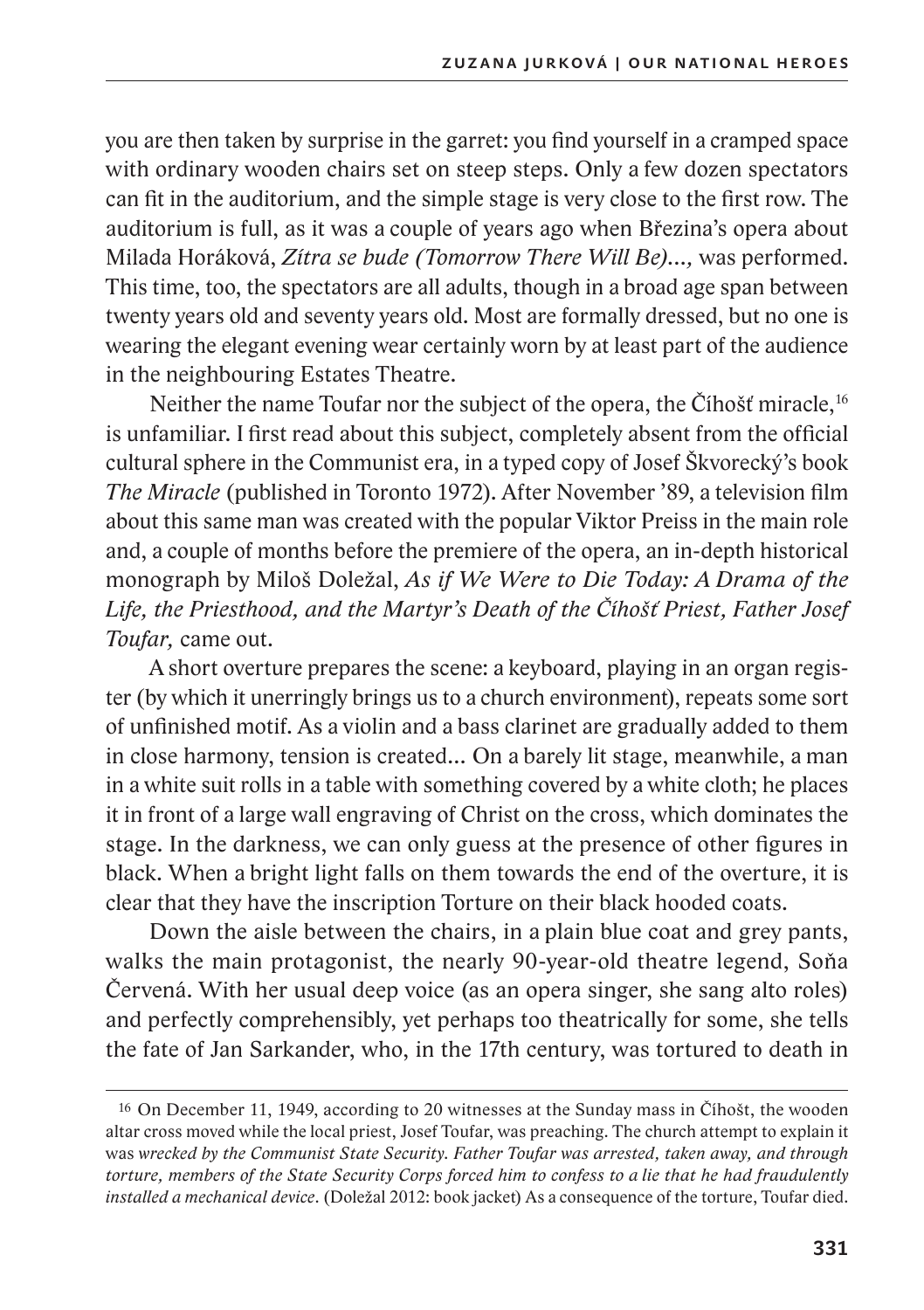

Fig. 1: Soňa Červená in the opera *Toufar* (photo Zuzana Jurková).

Moravia. Her partners on stage are six girls in black coats who, according to the information in the programme, are members of the Kühn Children's Choir. Červená and the singers, in some kind of counterpoint (the still quite childlike voices of the girls create a strange tension with the declamation of Červená) describe the details of the torture.

Now we understand what the opera is about.

The second scene takes place "338 years later": Cardinal Beran, portrayed today by the popular actor Vladimír Javorský in a bishop's vestment, celebrates the solemn *Te Deum* in St. Vitus cathedral for the newly elected first Communist President, Klement Gottwald. He is now portrayed by Červená in a man's dark suit and red tie; (Fig. 1) her tall, bony build in no way reminds us of the pudgy Gottwald, but, by her striking facial expressions throughout the performance of his texts, she reveals his inner demonic nature. Only now am I properly aware of why Březina calls his opera a "documentary": the libretto is assembled exclusively from materials of that time; references to them are in the printed programme. At the moment we are hearing some excerpts from Beran's pastoral letter and Gottwald's speech at a meeting of the Central Committee of the Czechoslovak Communist Party describing a strategy for *neutralising the Church so that it is subservient to the regime, as is the case of the Orthodox Church in the Soviet Union*. (Červená alternately sings and recites; Javorský as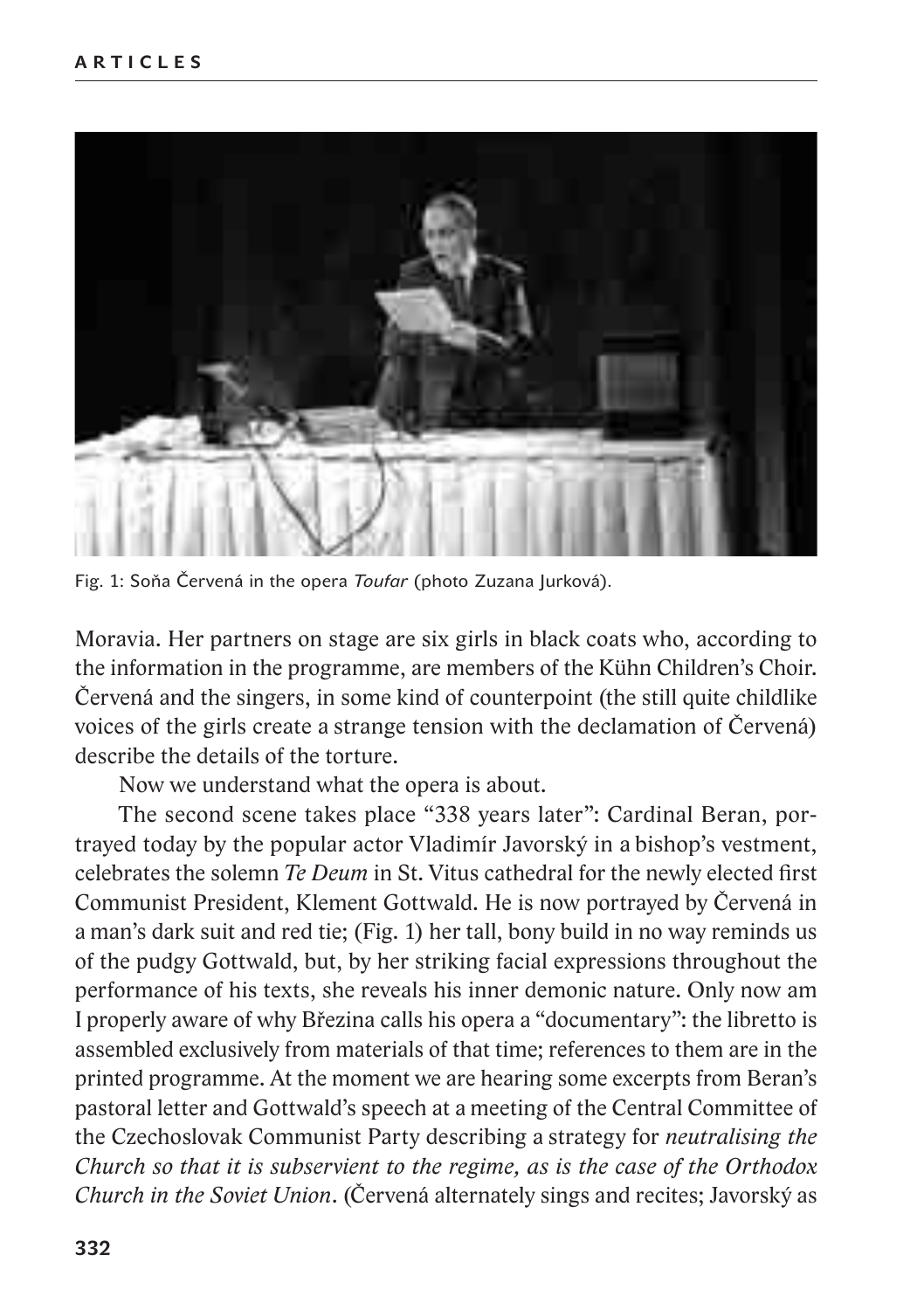Beran speaks untheatrically.) The children's voices sing the Latin *Te Deum* as a background of this duet. The sound of the keyboard organ alternates figurative passages with chords and with the accompaniment of the chorus and singers.

In the following scene, the conflict of the Church, represented by Javorský, and the Communist regime (this time Soňa Červená plays not only Gottwald, but also low Communist apparatchiks) escalates. This is clear from the texts of both protagonists and from the nervous passages of the keyboard. At the moment of the conflict's climax, a man in a white vestment walking down the aisle between the spectators enters the scene. In a high, predominantly female-sounding voice he sings *We are sinners and yet we were created for heaven. A place is ready for all of us there.* The countertenor Jan Mikušek in the role of Toufar. His singing, in slow tempo, without dynamic changes, soberly accompanied by a celesta, sounds angelic.

The angelic atmosphere continues when Toufar writes to the boys he supported in their studies. Again the celesta is heard; the melody again flows in broad intervals and without dynamic changes; in a while, echoes of folk carolling again sound. When out of an old radio the historical recording of the well-known (and later often parodied) Christmas address of Antonín Zápotocký<sup>17</sup> about how *Baby Jesus grew old, his beard grew out, and he turned into Old Man Frost,* is played, it seems to come from some other world.

The idyll in a village parsonage, however, is approaching its end. The witnesses – the choristers describe the moving of the cross during mass, which Toufar writes about to his friend. While the girls are almost carefree – their song recalls a children's nursery rhyme – Toufar switches to speech; it is clear that he is aware that *I am only one, so it'll be easier for them.* (Fig. 2) The neurotic figures of the keyboard also return. Right afterwards, we are in the middle of the torture. The choristers – the witnesses of the miracle – have now become members of the torture apparatus. They now sing the interrogator Macha's text about the details of Toufar's torment, and, with drills in their hands, they also demonstrate it. Their totally unemotional, almost robotic singing contrasts with Mikušek, who alternates expressive passages in the head (female-sounding) register with lower tones. The way the confession was acquired is more than obvious*… that the authorities interrogated me decently… and that I made my statement without any pressure.* Soňa Červená reads in a demonic manner

<sup>17</sup> Antonín Zápotocký (1884–1957) was the second Communist President (1953–1957) and, thus, his speech was made more recently than when the opera takes place.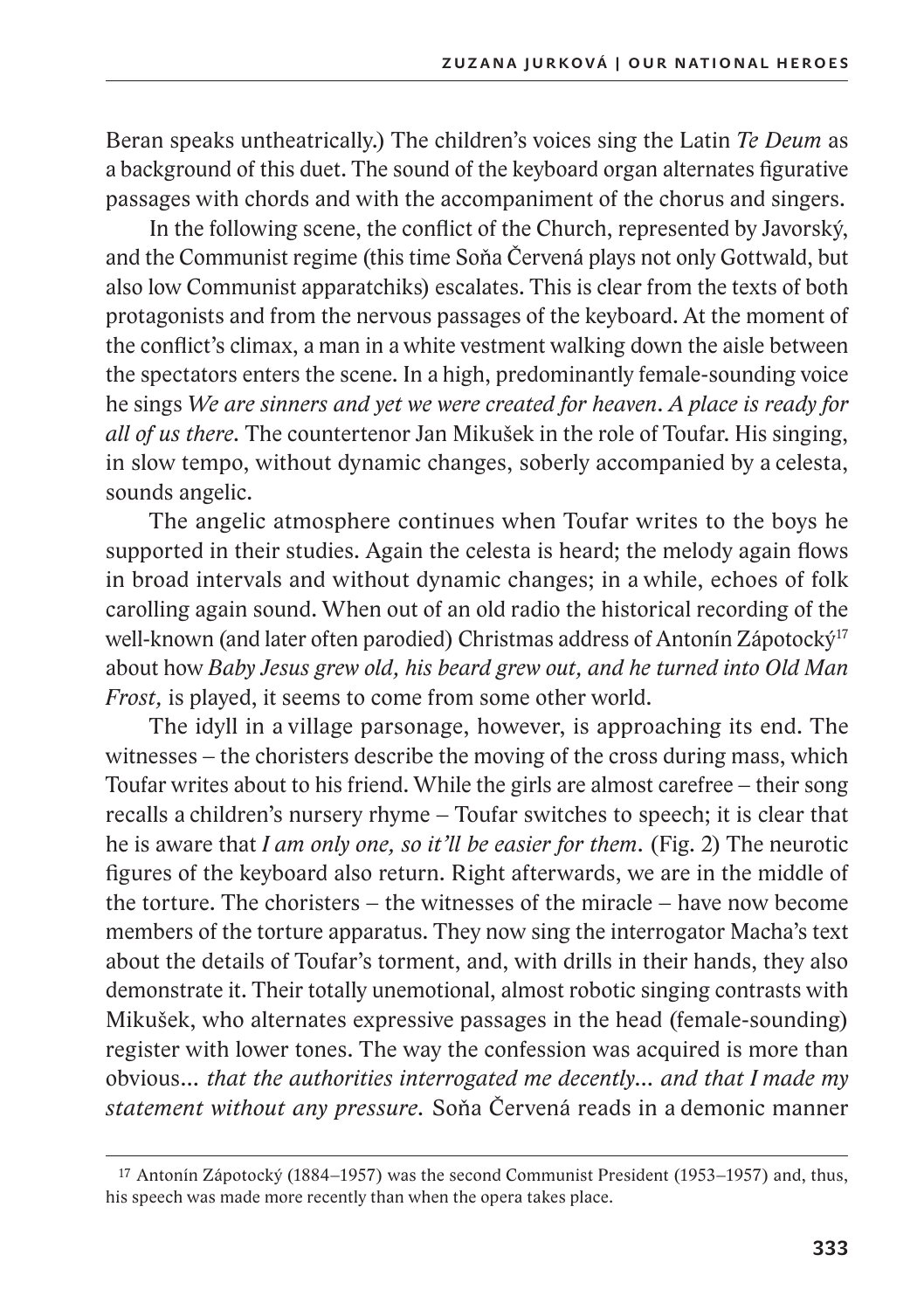

Fig. 2: Jan Mikušek in the opera *Toufar* (photo Zuzana Jurková).

Toufar's confession (forced by torture) of how he feigned the motion of the altar cross. This is interlocked with the liturgical prayers of Javorský supported by the singing of the choristers – anonymous worshippers.

We then see footage from a 1950 propaganda film in which Toufar figures shortly before his death. Červená accompanies it with the text of a Ministry of the Interior announcement for a press conference. In it, the "Číhošť miracle" is part of *the hand of Imperialism, which is not ashamed of anything, of Wall Street and of its supporter – the Vatican.* In Soňa Červená's interpretation, the announcement sounds almost cabaret-like. Then the priest's body appears for the last time. Javorský comments on its condition based on the protocol of the police and the doctors; the choristers repeat "*multiple bruises*" in ostinato patterns. In the short next-to-the-last scene, recorded brass music sounds like the background of the victorious speech of the general secretary of the Communist Party of Czechoslovakia, Rudolf Slánský (also interpreted by Červená), given about the abolishment of the Church (*We closed church schools, we're locking priests up…*). The conclusion itself is a quiet scene in which Toufar's niece (sung by one of the choristers) asks President Gottwald in a letter about her uncle's fate. The music of this scene – a melody, inexpressive interpretation, and even a celesta accompaniment – brings us back to idyllic Číhošť before Toufar's arrest.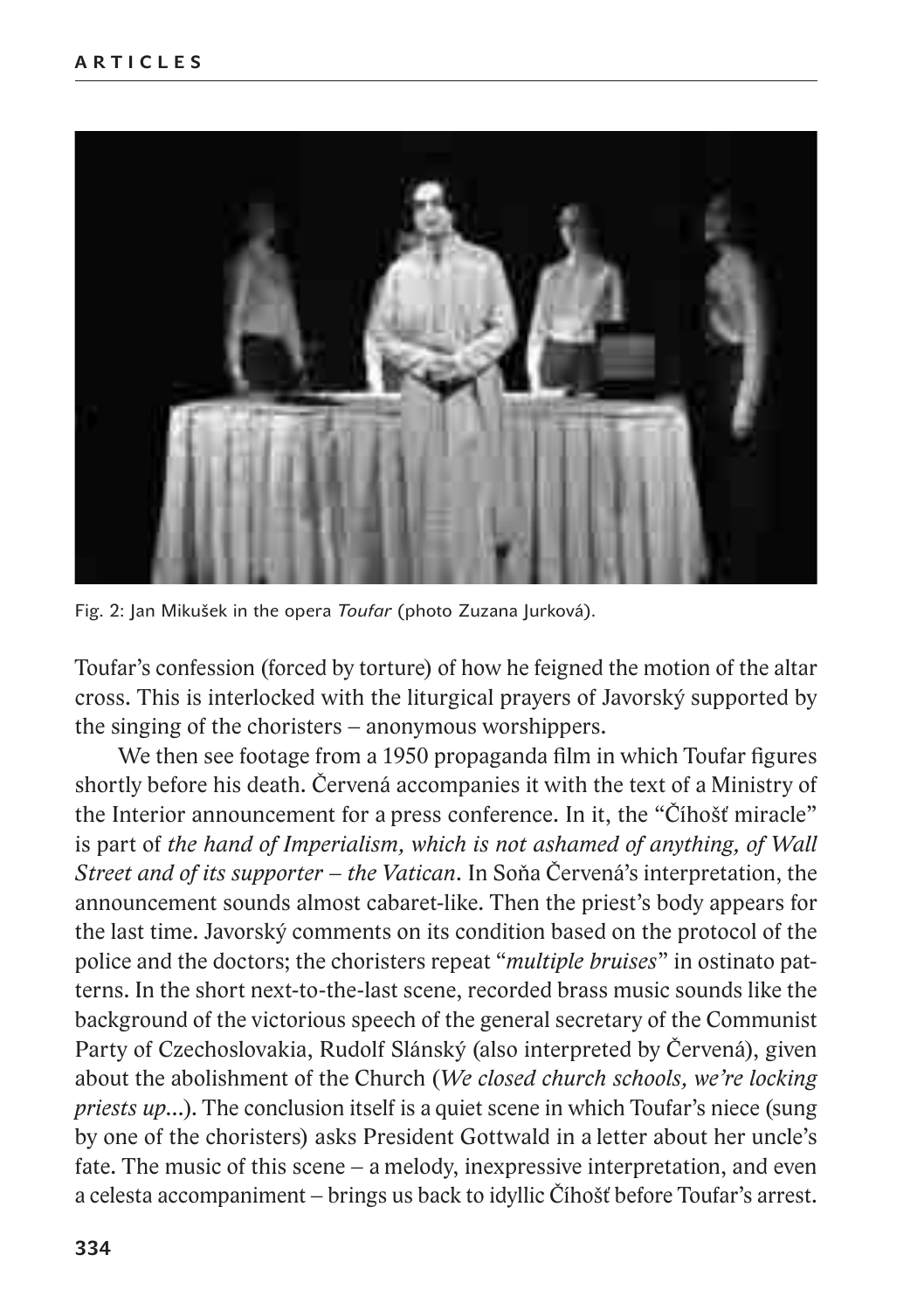# **Aleš Březina on Collective Remembering, Non-heroes of Our Past, and Music, which Helps Us to Remember**

Aleš Březina (born 1965) studied violin at the Pilsen Conservatory and musicology in Prague, Basel, and Berlin.

Aside from chamber and orchestral, vocal and instrumental concert compositions, he is the author of music for the theatre (apart from the above-mentioned operas, also *Muchova epopej* [*Mucha's Epic*], 2010, scenic music for numerous theatre productions, e.g., of Robert Wilson, Jiří Menzel, and others, and for films [over 20 films]).

Březina is the director of the Bohuslav Martinů Institute and the Chairman of the Editorial Board of the Bohuslav Martinů Collected Critical Edition.

On August 15, 2016, I conducted a semi-structured interview with the composer Aleš Březina about his two operas.

AB: First to the question of why I decided to remember Milada Horáková. It seemed significant to me that, in my own memory – I was 24 at the time of the Velvet Revolution – Milada Horáková played no role. I was interested in how it was possible that I was so brainwashed. I grew up in Sušice, which was a military town. Then I attended the conservatory in Pilsen from 1979 to 1985. It was a bastion of peace and socialism... so nobody spoke of it there. Actually I started to discover it here in Prague, when I studied musicology from '85 to '89.

*ZJ: And what about your parents? Did you speak about it with your parents?*

AB: My father was in the Communist Party… so he blocked it out. And my mother was a soldier in Sušice. She kept the archives there, so she didn't want to open the topic either. When I began to be concerned with it I asked people what they recalled when someone said Horáková. Their initial reaction interested me. And I also asked my mother. And she told me for years that she didn't remember anything. And then I once I played her a (documentary) extract from the interrogation and she suddenly remembered how, as a little girl, she heard on the radio – my mother was born in 1938 – the broadcast of the trial... She recalled the voice of the commentator who commented on it at the time. And she said she hadn't understood it, but that it frightened her at the time, that she was afraid of it. And I realised how brilliantly the Bolsheviks had intimidated my parents' generation without their realising what was going on. I believe my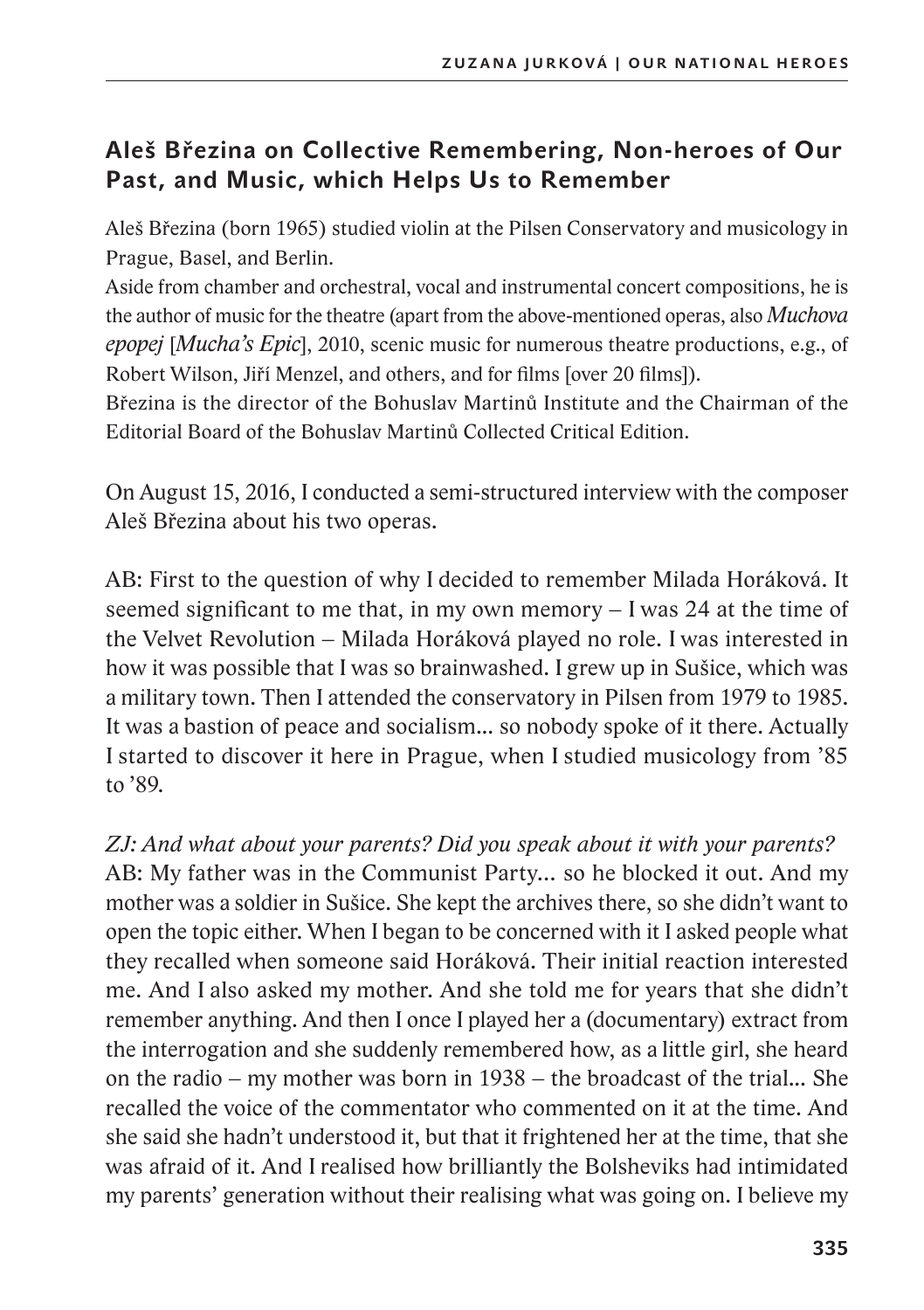mother had had no idea what it was about – they probably didn't talk about it at home. And in that case, she blocked it out so perfectly that, for years, she was completely honest in saying she didn't know... So Irealised that what I was dealing with was a question of collective memory...

And another comment relating to the term "heroes." I chose Horáková precisely because she is such an anti-hero. I love the fact that she said before the jury: *I'm falling. I've lost*. And she really took it as a fight for an idea and her idea lost. And I was very touched that someone could, right before dying, when she knew it was completely unjust and that she was going to die – she had a daughter, she had a husband – that she could just accept it in that way. The final letter she wrote seems entirely Zen Buddhist to me.

What was important was order, not that a life would end. And I like that about her. And that's why I also chose Toufar. He is not someone who sees injustice somewhere and deals with it and, by doing so, loses his life; he is someone who falls into it completely involuntarily. If it had been even slightly up to him, he wouldn't have chosen it. He didn't even know about it. Others did… and, on the basis of that, he was pulverised. I'm most interested in people who didn't want something but, at a certain moment, decided that, if they did fall into it, they would take action themselves and end it. So I did not take either of them as a priori heroes, but rather as litmus papers of what happened when two systems, two paradigms, clashed. The paradigm in which perhaps Horáková was brought up in the pre-war period and the paradigm when truth was what one party suddenly decided – and how these characters were shaped.

### *ZJ: And actually how did it happen that, on the stage of the National Theatre, this was remembered through operas?*

AB: Originally, this is how it was: The National Theatre asked Soňa Červená to perform in this opera. She turned it down. And that opera? She turned it down. And then they told her to choose one, and she asked if it could be something new. They said yes. After she suggested me, they were even happier, because the head of the opera at that time was Jiří Nekvasil, a friend of mine for many years… And the original idea was that we would do something about some strong Czech woman so that Soňa Červená could give a credible performance. And then we chose Horáková, because that seemed to us to be the strongest subject and because this subject is (or was) cast out somewhere on the periphery… I wanted it to be more than what people only knew, that she was a woman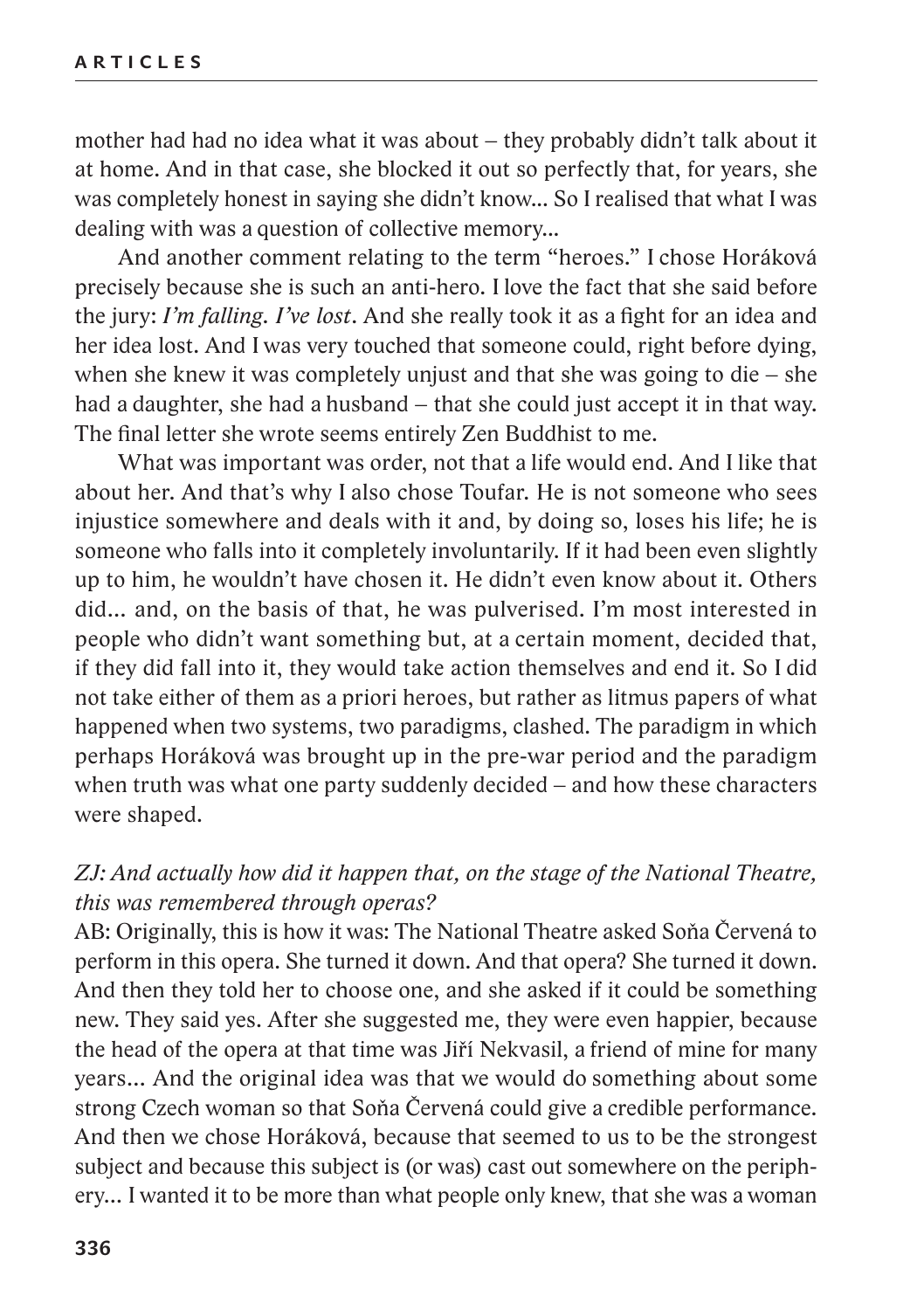who represented the democratic tradition of the '30s and, therefore, they killed her. I wanted people to experience the brutality that it somehow came to, the systematics of it. That's why I included that telegram about how they started to follow her in March '48, that there was no escape from it. This is an opera about someone whose scenario was already written from the beginning. That's why I've said everywhere that I didn't create the libretto, that I pieced it together. Because that libretto was issued by that power. And then it did its final deed by ordering that trial… With *Toufar*, it originally came from an external stimulus, because I was approached by the Nitra Theatre festival … with the idea that they wanted to have some kind of parallels of lives under Communism. At first I turned them down because I had some other big job, and, besides, I didn't want to sort of step into the same river twice. But then I asked myself, why not? Since this was a different enough thing. Then I prepared it directly with the historian Stáňa Vodičková, who works at the Institute for the Study of Totalitarian Regimes. She prepared the groundwork for me… But I put the libretto together myself because I didn't want her to be blamed afterwards… After all, with this choice, I myself stand for a very selective and subjective position, which she as a historian would certainly not do.

# *ZJ: It seems to me that, in both of these operas, the composition style is similar: polystylistics with occasional quotations. Is that right?*

AB: I am of the opinion that the theatre is eclectic, so it seems to me that very often, in musical theatre, people who write excellent instrumental music and base it on a clean style fail. Theatre is exactly the opposite. Theatre cannot have a pure style, because you need to express many characters and many situations – and they can't be expressed through one style. So I compose in what the French call an eclectic music style, because it seems to me that this style is always justified by the musical situation. And quotations – I love quotations because I feel that the appropriately chosen quotation points out various intertextual connections… for example, that quotation of the sacrificed girl (from *The Rites of Spring* in *Tomorrow There Will Be*) – it seemed to me that it suddenly shone. And people will see it in the context of some roundelay, some ritual, because Milada Horáková was only one of many… I wanted to show that it was simply a part of some historical process.

*ZJ: In* Toufar *even more, right?* AB: Of course.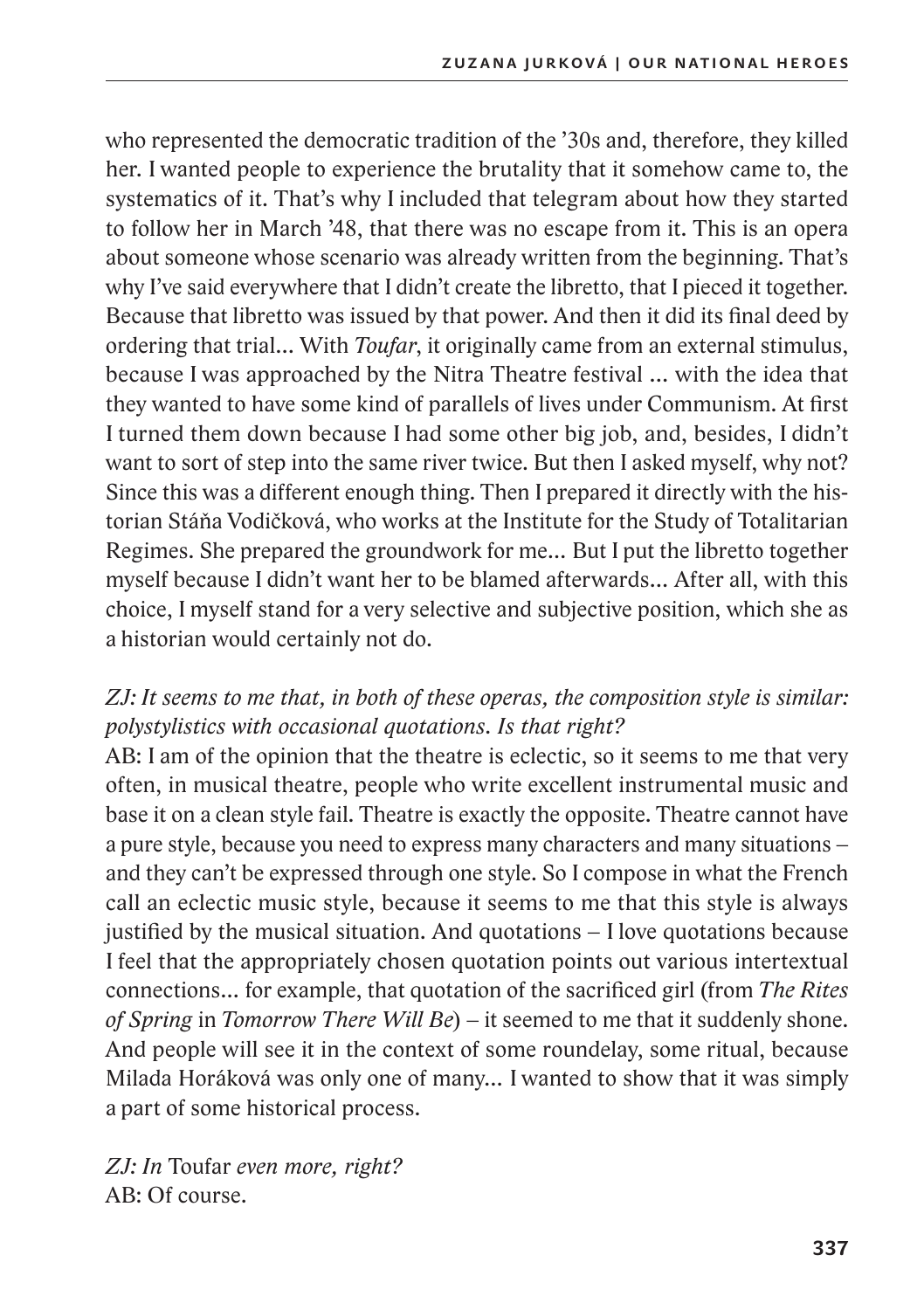*ZJ: A question about the girls who sang in it: Did you provide them with some kind of context? Or did you think that they were big enough?*

AB: No, no. They were 10, 11 years old. We didn't provide them with it for the reason that they wouldn't have understood it one bit… And it suited me that they actually didn't know what they were singing. I've always been fascinated by people who, in the '70s, confessed that at the end of the '40s they didn't know what they had done. And I wanted this from those girls: I wanted them to be the only bearers of something that was injected into them… I remember how one sang, *I am prosecutor Antonín Havelka, a member of the Communist Party of Czechoslovakia, until now working only in smaller trials, where only two death penalties were carried out.* And she went away. Because she didn't know what the death penalty was, so she sang it like a robot. That was perfect! Soňa goes at it fully. She plays all the emotions, but those girls sang just the notes and the words and, if I wrote them something in Latin, they would sing Latin and wouldn't think about it, either.

#### *ZJ: The location also contributed to that effect, didn't it?*

AB: I wanted the Kolowrat. After half an hour there, you can't breathe, and it's hard to last another half-hour. It's dark there, so, after a while, you start to feel uncomfortable, which is appropriate for it… About *Tomorrow There Will Be…* people told me afterwards that they felt drawn in, as if they were part of it. I was really glad of that because that's what we wanted. Kristián Suda, the television dramaturge, came to me and said, *We sat up there, watched, and felt ashamed of our passivity. We had the feeling, even if it's ridiculous, that we should stand up and that we should act, otherwise we're the silent mass. At the same time, we didn't dare to step in.* That was probably the greatest praise we got for it, that drawing in, because I really wanted people to experience it, to have the feeling that it's up to them if it works out or if it ends up that way or if it doesn't.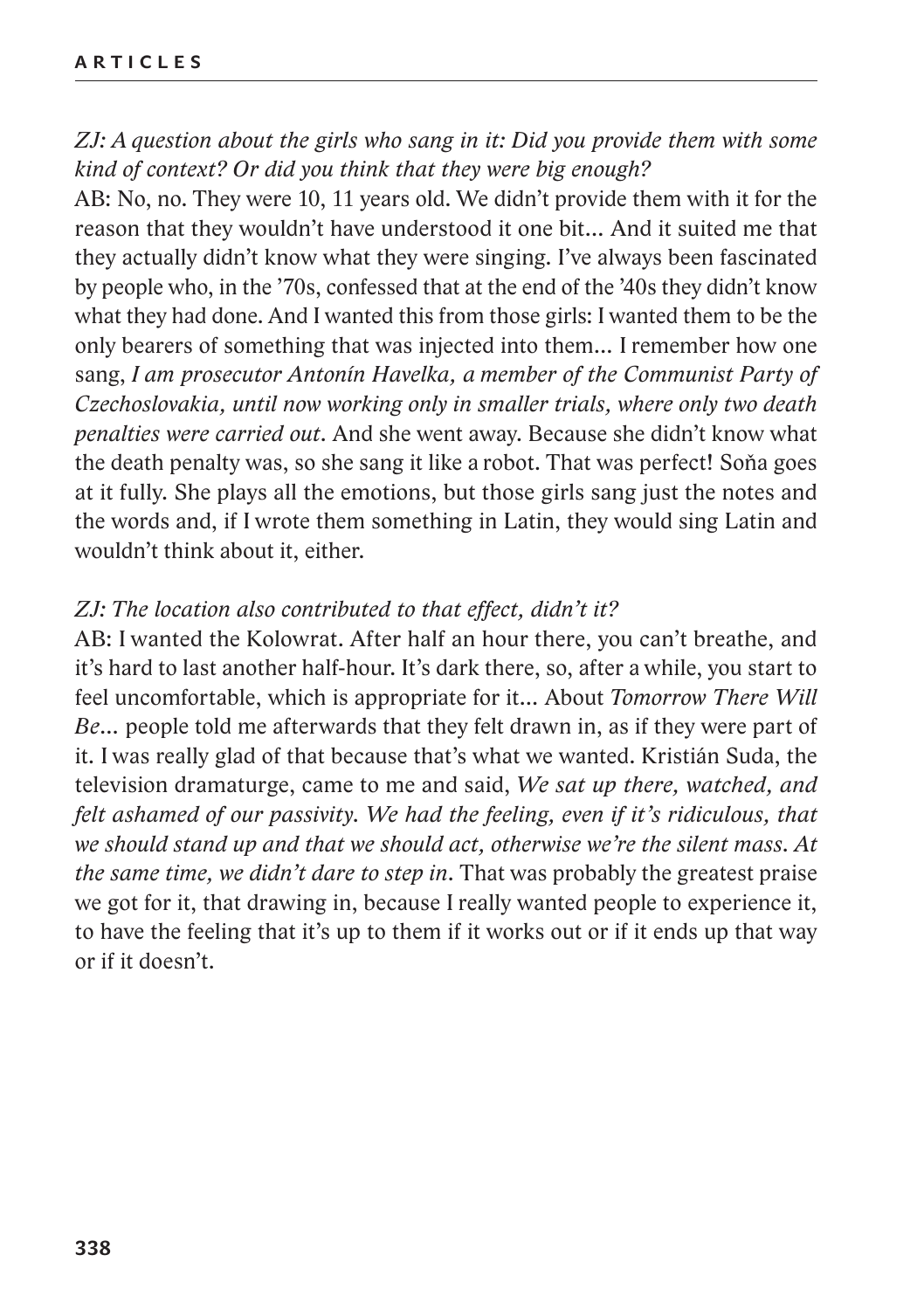# **Havel in Shorts**

Miloš Orson Štědroň: *Velvet Havel!* Theatre on the Balustrade April 6, 2016, at 7 p.m.

Even though Anenské náměstí (St. Anne's Square) is located just around two corners from Karlova ulice (Charles' Street), through which tourists, guidebook in hand, continuously stream day and night, and just a block from the embankment, where the scene is similar, here, it is surprisingly calm. Actually, cars with the logos of near-by hotels are parked all around the square, and one side of the square is comprised of a "fancy" residence, the Charles Bridge Palace, and so it is easy to get the impression that this is the domain of rich foreigners. But appearances are deceptive. St. Anne's Square and its closest surroundings are extraordinarily connected to the personality of Václav Havel. From a corner of the square, you can walk through the narrow Zlatá ulička (Golden Lane) to the Pražská křižovatka (Prague Crossroads – Fig. 3), the deconsecrated church of St. Anne, which the Dagmar and Václav Havel Foundation VIZE 97 transformed into a "spiritual cultural centre". Here, after Havel's death in December 2011, his body lay in state; an unending line of people came here for a last look at "their" President, and, from there, a procession of ten thousand started out for the official farewell in the cathedral at the castle.

And on this square itself is the Divadlo Na zábradlí (Theatre on the Balustrade). (fig. 4) This very theatre was connected with Václav Havel from the beginning. From 1960 to 1968, he held various positions – *from stagehand to lighting engineer to secretary to dramaturge* (Havel 1990: 43). It was here that *Zahradní slavnost* (*Garden Party*), which made Havel famous abroad, had its premiere in 1963. Three years later, they presented *Vyrozumění* (*The Memorandum*), and, in 1968, another play, *Ztíženou možnost soustředění (The Increased Difficulty of Concentration*). Václav Havel spoke of this theatre as of the place that *formed (him) as a playwright* (Havel 1990)*.*

This show has been treading the boards for nearly two years (the premiere was on May 2, 2014), which may be why it is not completely sold out. The production, however, won numerous 2014 Theatre Critics' Awards (among others, for best production of the year and for the best new Czech play; in addition, for music and for best male and female actors). And so, right before the performance, almost all of the 120 auditorium seats are filled; a few people are also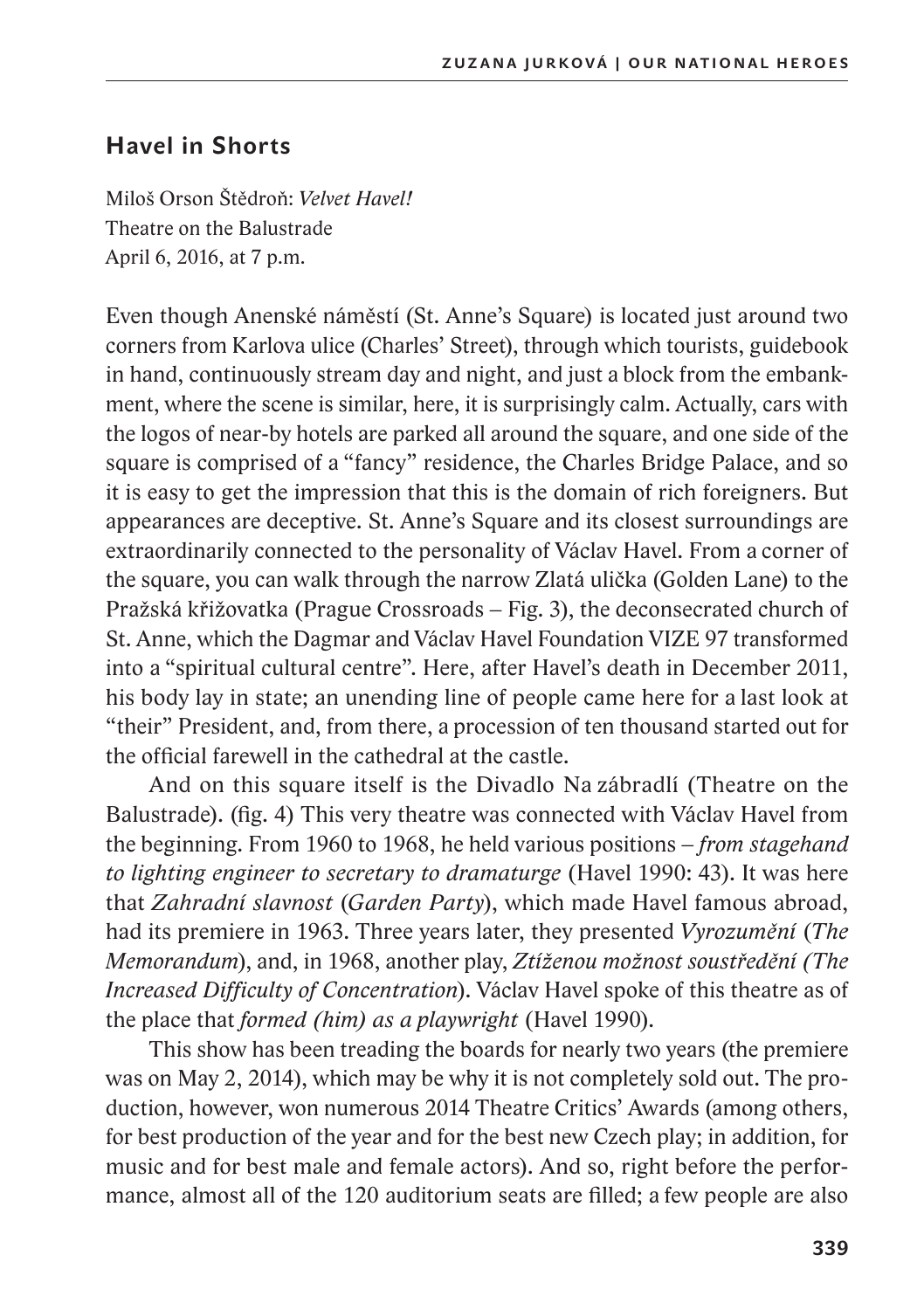

Fig. 3: Prague Crossroads (photo Zuzana Jurková).

Fig. 4: Theater on the Balustrade (photo Zuzana Jurková).

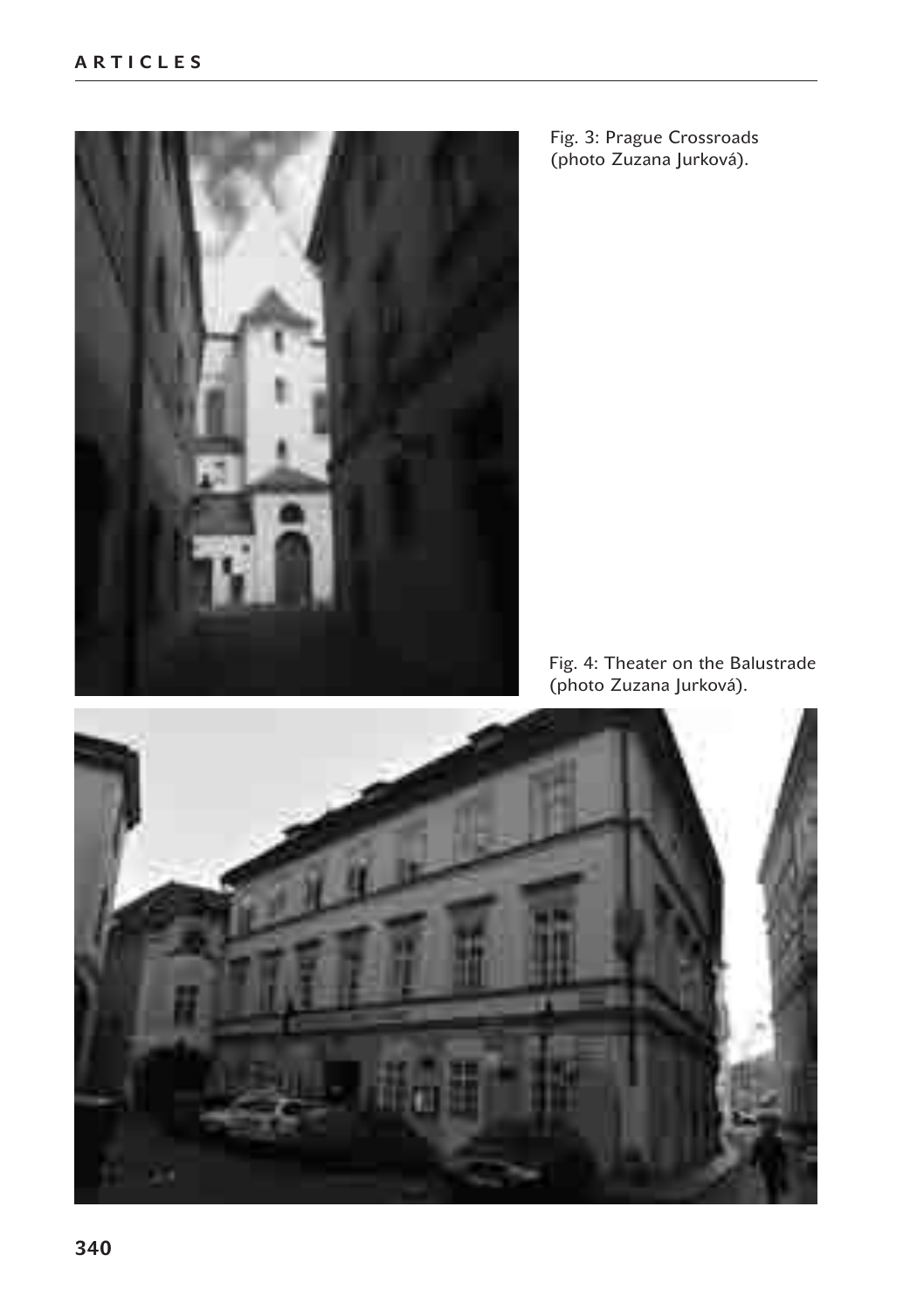sitting in the additional seats attached to the walls. There is a preponderance of women covering a broad age span. Most people have come in pairs or groups of three. Most of the audience is informally dressed (the men in t-shirts rather than jackets, occasionally in shirts), some women moderately extravagantly, others, on the contrary, in the skirts and sweaters they were possibly wearing in school or at work. The dress code definitely does not imply a homogeneous group of spectators; nevertheless, the reactions during the performance confirm that they are linked with a connective structure.

While the programme of the newly staged *Krásné psací stroje* (*Beautiful Typewriters*) contains just a few words by the author and a few photos, the *Velvet Havel* programme contains the complete text of the play; at the box office, they sell CDs with songs of the show, and, in addition, supertitles in German appear above the stage.

At seven, the curtains open. A great part of the stage is taken up by a horizontal grid and, on it, there are a few mattresses. During the whole performance (which lasts, without an intermission, for an hour and 20 minutes) they will be variously rearranged to create a stage on the stage; that is where most of the action will take place. From the left, back corner of the stage we hear, and, when the scenes are brighter, we see a trio of musicians: a pianist, a percussionist, and a saxophone player. From time to time, they play some scenic music motif, but mainly, they will accompany songs.

Now the grid and mattresses are a sort of catafalque. On it lies a male figure, its face covered with a rubber mask of Václav Havel like those sold on the Prague streets when Havel was President. The scene represents a crematorium, evidently soon after Václav's funeral (Fig. 5).

*My deav little Václav, this funeval was a gveat success.* His uncle Miloš has a worse problem pronouncing the Czech "r" and "ř" than Václav Havel himself did. (When I later asked the author if he used the uncle's speech impediment for greater theatrical effect or if he had it tried and tested, he protested, a bit offended, and said that the uncle's "r" and "ř" sounded like a "v.") *Well, that was something! In the kathedval at the castle… Thvough all of Pvague! Gveat! What a film it would be! Just to make it!* And today's performance is about such a "film" – the story of Václav Havel.

During the prologue, Uncle Miloš (in a white suit, with a First Republic haircut and with somewhat affected gestures and diction), reminds us of his enormous film undertakings and their bohemian atmosphere, the millionaire environment of the whole Havel family, Václav's wife, Olga, whom we meet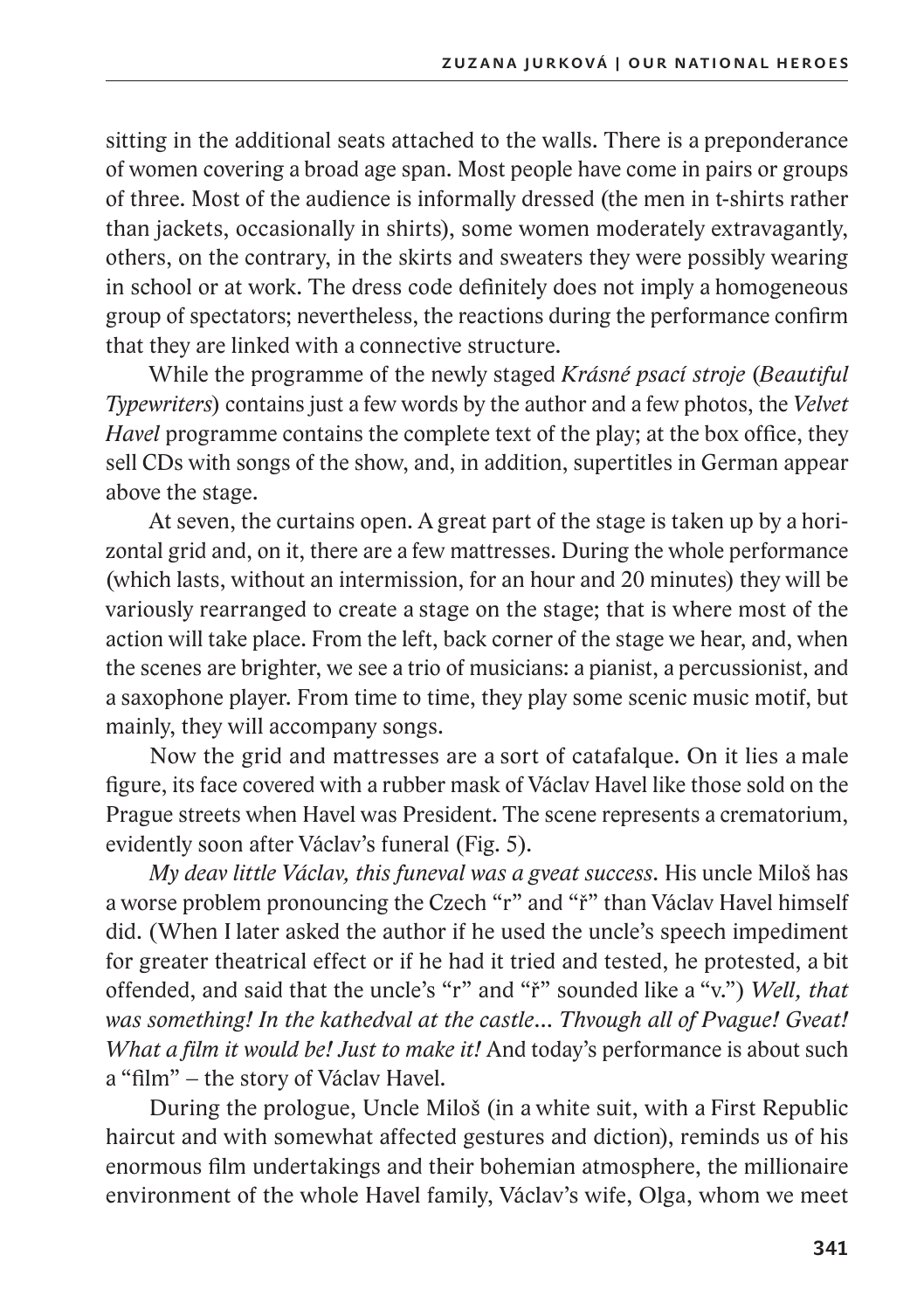

Fig. 5: *Velvet Havel!* Václav and the uncle Miloš (photo Zuzana Jurková).

again in some of the following scenes (… *I still pvefevved Olga.… Millionaives always need someone they can absolutely tvust. Hev pvoletaviam ovigin was also beneficial because we Havels ave vathev impvactical. And, in addition, she had chavisma, veal chavm*…), and also his postwar attempts to emigrate, prison, relationships in the family (…*when they let me out of pvison in '51, ouv whole family abandoned me. And I understood that: what to do with a 50-yeav-old penniless homosexual… when theve is no money, movality takes ovev…*), and the last years abroad.

The prologue ends with Miloš's duet with Havel, who rose from the catafalque and took off the rubber mask of the "late" Havel. Now he is a young man, with a hairdo, gestures and movement reminiscent of Elvis Presley. His uncle and he sing a lively duet in which the musical style intermingles reverberations of an orchestrion accompanying silent grotesque and cabaret films. A certain retro atmosphere of the musical style of the duet corresponds with its vocabulary. It is hard to guess how many listeners register, in the lively tempo of the song, the reference: *The story seems to be as if from Mann's pen, the Buddenbrooks are waving to us.* In any case, this allusion is important. And it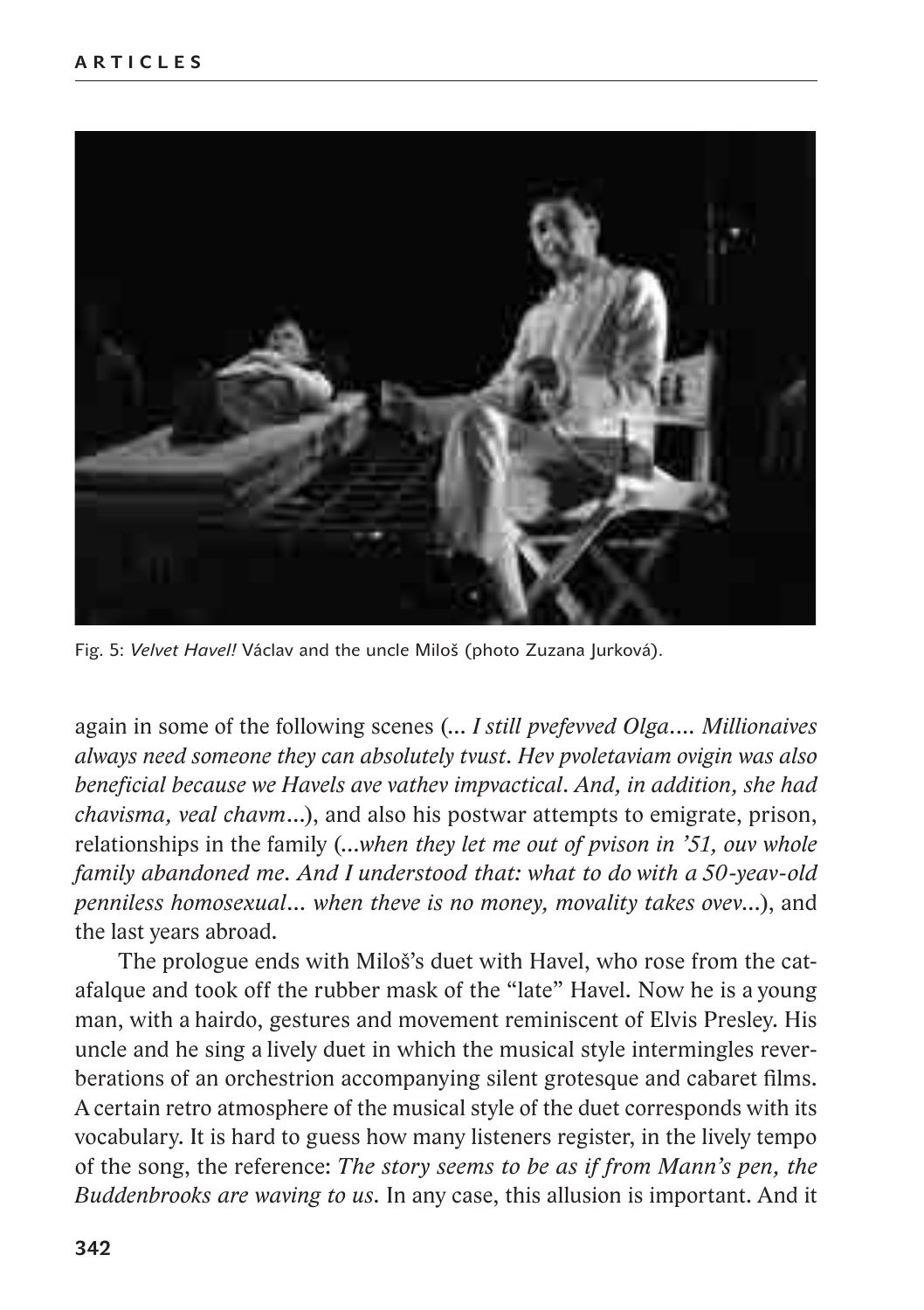is also evident that the entire performance leads to what delights both Havels: *Let's wash away the accretion of myths.*

In the following twelve scenes Štědroň presents his version of Havel's story "without the accretion of myths" – a version in which often-described "characters" revealing personality traits of Václav Havel are inserted into the scenes. In the very next scene, his wife, Olga, and a Muse appear, the Muse loosely representing various lovers of Havel. She, apparently trying to confide her relationship to Václav, is prevented by Olga from saying a word. She speaks in a monologue about practical things related to the running of a household (*The gooseberries should be treated with something so they don't spoil*), which sometimes intersperses more general thoughts, evidently reflecting Olga's experience (*I wonder what would have happened if I hadn't met him… Would this life be so different? Probably not. I probably would always have been myself. Even if it were somewhere else and with someone else.*), and ends with blues. The text corresponds to the bitterly melancholic music style. (*Living with Václav is no bed of roses. Anyone who sees the world in Žižkov has a patent on life*)*.* Nevertheless, in the refrain, Olga intersperses her harsh way of singing (I am sorry that the actress doesn't have a more resonant, more bluesy voice) with a thin, girlish voice, with which she sings… *You know very well that I hide my feelings…* The relationship of Václav and Olga is again lit up by the 4th scene. Václav, changing from speech to Presleylike singing, goes around in circles trying to tell Olga about his previous meeting with the Muse (during which, however, we see that he does not stop spouting a philosophical and political monologue, not even while unhooking the Muse's brassiere); Olga sarcastically answers. Nevertheless, she then repeats to herself: *Václav, I know one thing. I'll always stand by you no matter what happens.*

In order for him to reach his goal of making an epic film about the life of his nephew and in order to be able to *pvocess politics and VIPs, simply stovies fvom high society,* in the next scene, Uncle Miloš brings on the stage a character who will play politicians and *famous people of the VIP world* (it is clear that such an environment excites him) – Universal, who looks like a large log with a slender branch. (Fig. 6) At an audition, Universal first portrays Salman Rushdie, whom Havel headstrongly invites to Prague on a state visit. Right afterwards, Universal plays Prime Minister Václav Klaus, who reacts furiously to Rushdie's invitation. Klaus switches from time to time to singing in a high head voice, as Karel Gott sometimes does. (From the audience laughter is heard, confirming their familiarity with Klaus and Gott's singing.) It is clear that Havel is beginning to enjoy the power play – including the irritation of the anti-actors.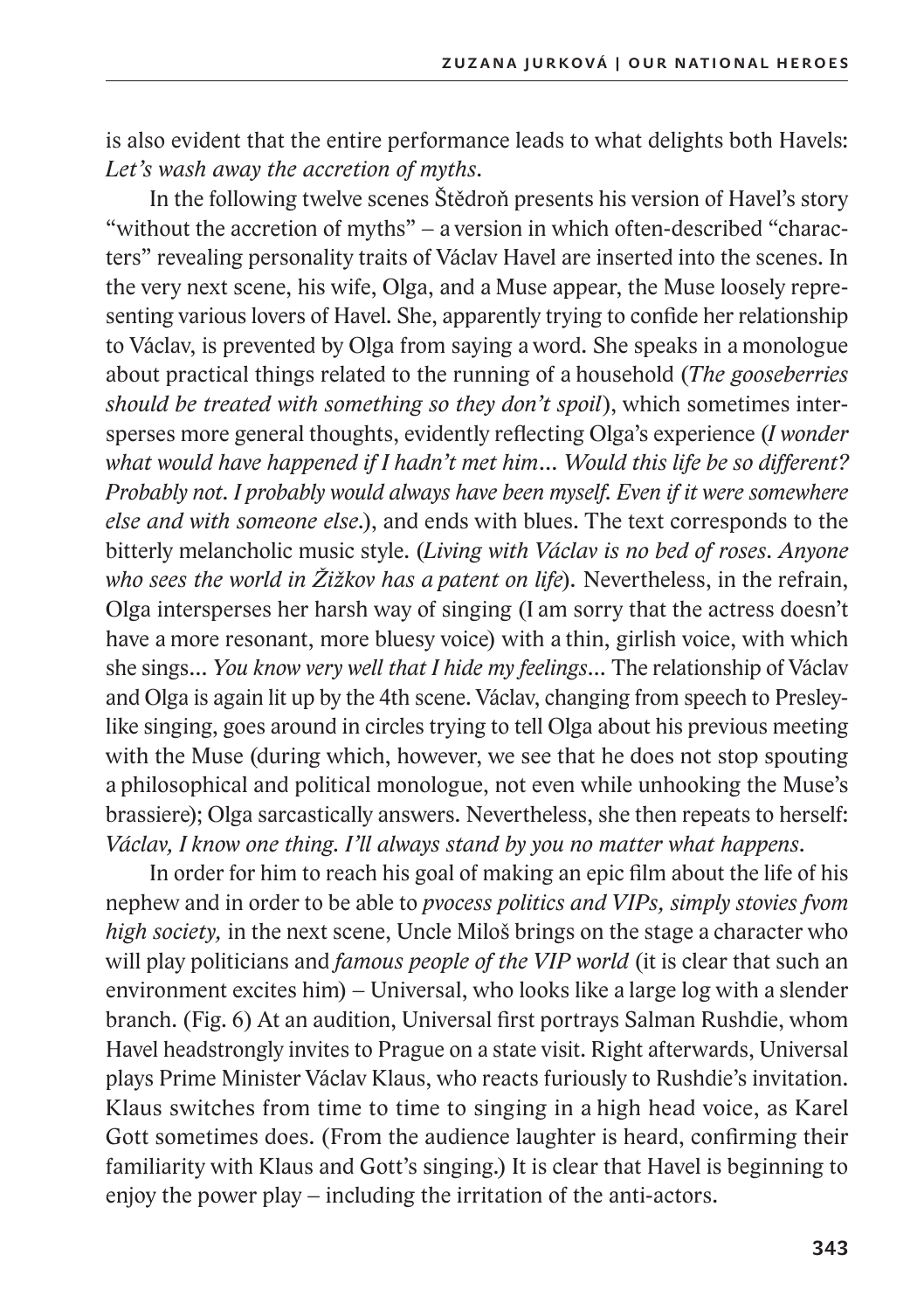

Fig. 6: *Velvet Havel!* Universal, the uncle Miloš, Václav, and the Muse (photo Zuzana Jurková).

After the scene in which everyone under Miloš's tutelage learns Havel's ideas, and after Václav's prison monologue, which is interrupted by Universal as Havel's conscience, it is time for another musical number. Miloš, now in a glittering jacket with a top hat and walking stick, sings a cabaret song and dances. The international character of this style underlines the bilingual German-English refrain (*Ich liebe das Bühnenlicht…* / *I love this society… a glass of spirits does the trick*), with which the piano accompaniment corresponds to the style of a (slow) boogie-woogie, a favourite between the wars. Miloš ends the number with a tap dance, which earns him applause and a few enthusiastic shouts from the audience.

Next, the prison scene continues. The Muse, initially in a costume reminiscent of the Dalai Lama's, and later taking off parts down to her underwear, repeats in a monotonous melody a few formulas, some kind of "mantras": *You must be yourself* or *I am your Muse.* Meanwhile, Václav, with expressive falsetto singing (according to the programme, his singing is supposed to evoke a muezzin, but to me, it sounds more like a parody), recapitulates his life: *If*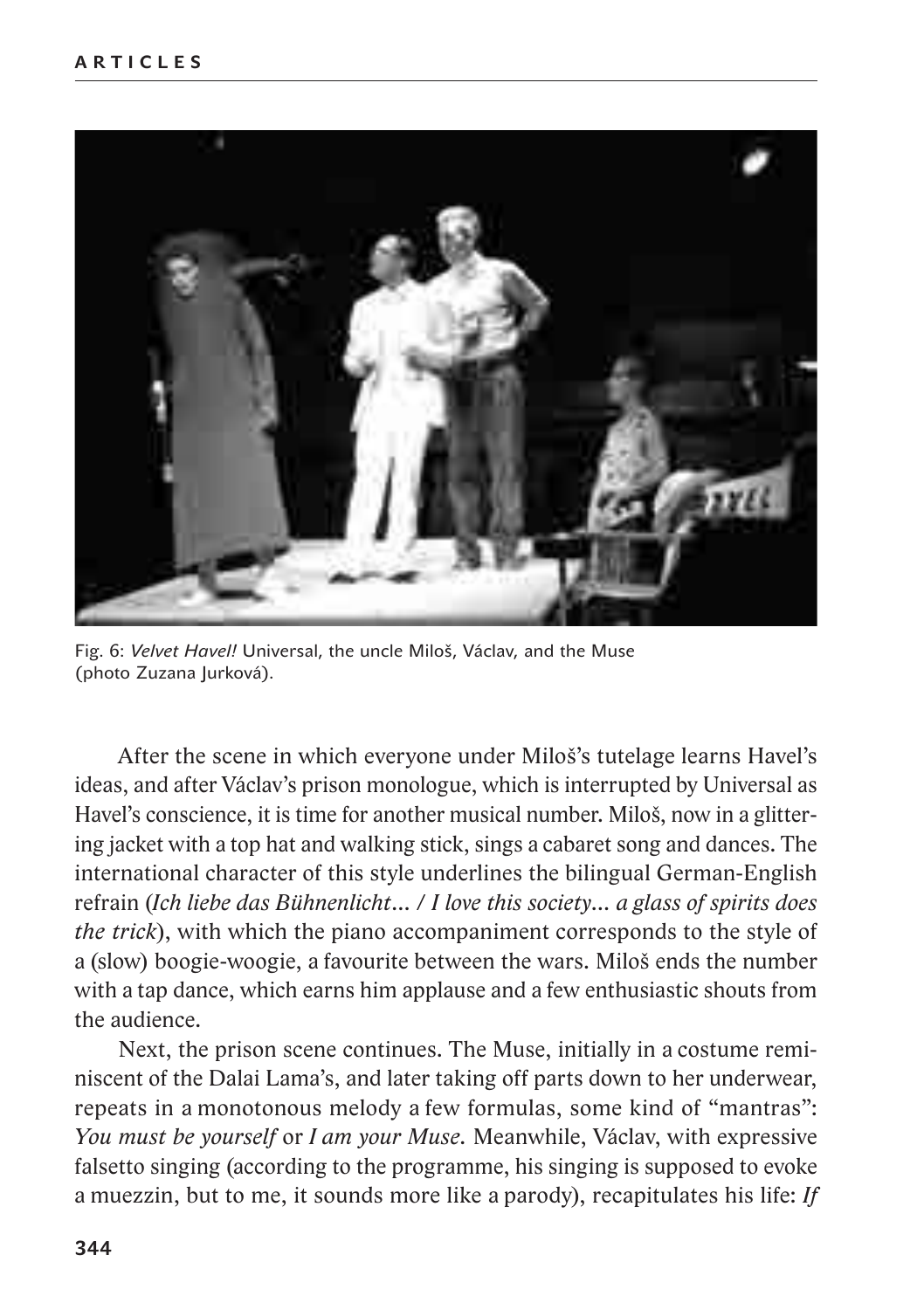*February '48 hadn't come, I would have belonged to the golden youth… I would have had an English suit that was made to measure. I wouldn't have become a playwright or a writer*.

After an entertaining scene of a meeting with Polish dissidents in the Krkonoše mountains, where Havel's vanity is subtly remembered, Universal now appears in the role of Hans Kasper, Olga's lover, and he introduces himself to Václav. The latter, obviously affected, reacts with the rap of philosophical statements we've already heard during Miloš's lesson, and Universal sings Olga an Italian Baroque aria accompanied by the cembalo. On his branch, pink flowers burst into bloom and Olga softens: *Nobody has ever paid me such compliments. This is so beautiful, dear little Hans.*

In the next-to-last scene the Muse, now sitting in a glittering red dress in front of a ventilator that blows her long hair, sings the musical song *I want to be your personal Muse,* and Václav runs in – with a moustache, shorts, a shirt and tie, and with a large bouquet of roses – already *everything arranged. We're going to live together and Olga will help us with everything. Do you know how much she is looking forward to a child? Almost as much as I am… I'm going to make the child the subject of my new play.* But the Muse reports that *she had an abortion* because *she can't live this way anymore.* The scene ends with Václav's big song, the two parts of which are, again, in two different styles. The refrain, again, in the boogie-woogie style reminiscent of the atmosphere of cabarets (*Barrandov, the embankment, Lucerna, Bárová, Gollová, Mandlová…*). The verses are lyrical (in the programme, the author referred to them as "country"), but here on the stage, standing with a guitar, is an introvert who is aware that *my brother and I are the last, the empire is ending, there is no successor… our golden age has come to an end.*

The last scene is a quick-fire summary of the events of November – and, without the hundred-times-repeated pictures known by everyone from the media, they would not be understandable: the rhythmic chanting of *Truth and love, only when you're hitting the bottle* while rattling keys turns into *Truth and love must prevail over lies and hatred.* Václav: *I won't allow this child to be taken away. The revolution is my child.* Bill Clinton plays a solo on the saxophone, Uncle Miloš repeats that this was *the quickest film I've evev seen,*  an instrumental accompanies the shining sign with Václav Havel Airport – and the Czech variation on the story of the Buddenbrooks ends.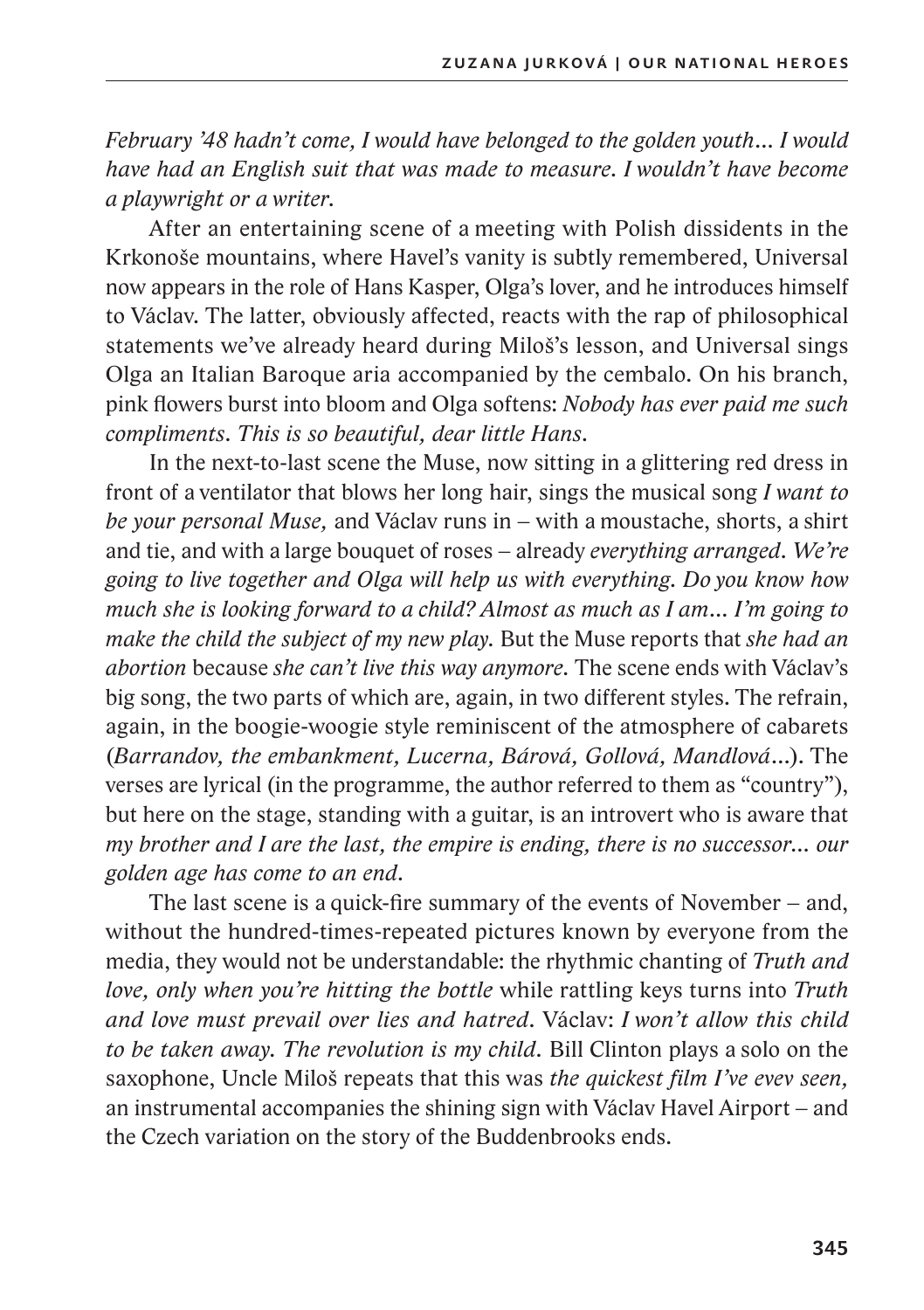# **Interview with Miloš Orson Štědroň about Strong Stories and Music, Opposing Forgetting**

Miloš Orson Štědroň (born 1973) studied piano and composition in Brno and Prague. Štědroň is the author of a number of musical theatre works about important figures in Czech history. Along with the aforementioned Václav Havel and Jan Hus are a few connected to Štědroň's native Brno: poet Ivan Blatný (*Ivan Blatný Cabaret*, 2007) and geneticist Gregor Mendel (*Mendel*, 2015); others are Czech pre-war architects Gočár, Janák, and Plečnik (*Gočar Theatre*, 2012), writers Jaroslav Hašek (*Hašek Cabaret*, 2010) and Škvorecký, Zábrana, Hrabal, and Kolář (*Beautiful Typewriters*, 2016). Aside from theatrical works, Štědroň is the author of numerous orchestral and chamber compositions, e.g. *Rock* for strings and electro-acoustic guitar (2014), *Roxymoron* for strings, trombone, double bass, marimba, and percussions (2007), Piano Trio Mystery of Symmetry, etc.

Štědroň teaches composition and music theory at the Prague Conservatory.

#### March 7, 2016

*ZJ: First of all: Could you say something about how you choose subjects?* MOŠ: They are all my favourite figures from my love of reading since my childhood; I've always read a lot. For example, I saw Blatný's photo in the library; I remembered it from the age of 12, and then his poems captivated me. Hašek, I've also been reading him since my childhood. And, besides, this: I love a novel, maybe the way Umberto Eco always writes about the novel, and Kundera, so I simply love storytelling. I think everyone loves it – to tell some kind of story on a background of strong facts or strong characters. And then strong patriotism is connected to that because actually all of these characters were somewhat forgotten; I think that Czechs don't value their great figures. That's surely connected to it.

# *ZJ: But, after all, some of these figures, such as Mendel, already require a certain competence, not merely that you have read their poems. That is: does it all comes from, let's say, your interest in Mendel's cross-breeding pea plants?*

MOS: Actually yes, because I found out that this was also a story, a colossal story, and a terribly exciting one that Simon Mawer described much better in the novel *Mendel's Midget*. I knew that story indirectly because we walked around it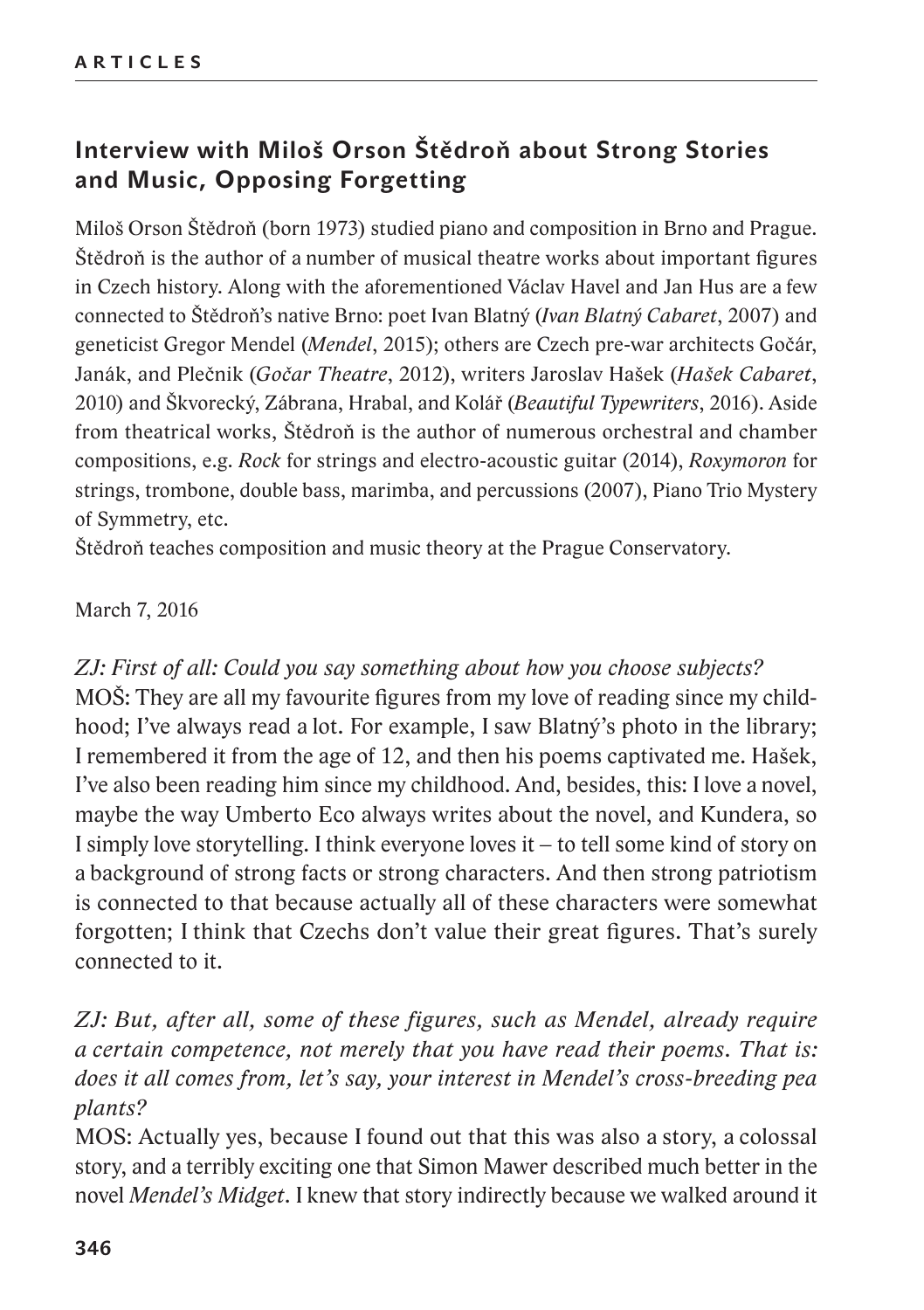in Brno. It was a shrouded figure that was making some kind of experiment with peas. But then, when I found out what kind of story was behind it, that, although Darwin was the initiator of the elucidation of various biological processes, to me, that was a story of the 19th century, whereas Mendel lived in the 21st century – with his analytic, utterly rational, tenacious, relentless approach, he was the opposite of Darwin, who was actually a romantic. When 2009 rolled around, all of England was obsessed with Darwin, and here, Mendel – and nothing happened. About 20 biographies of Mendel exist in English, but not one in Czech.

### *ZJ: And that same interest compelled you to write about those architects?*

MOS: Yes, because that's also a story. I came across it quite by accident when I was playing at Gočár's book launching, 2010, for which he was awarded the prize for Best Czech Architect of the 20th Century. And I got that monograph, which is enormous. Of course I knew the buildings, and so I dove into it and, at the end, I determined that it'd be possible to make a story about him, too, because his two friends – Janák and Plečnik – were also great architects, and coincidentally were all constructing churches in the same year. And so I made a story about that.

*ZJ: To continue: it seemed to me that you often work with the same people. That, for example, Mikušek (he sang, e.g., John Wycliffe in Husque ad finem, note, ZJ) is your favourite singer; director Frič or Nebeský, if I understand correctly, do many things… Could you say something about that? If, at the beginning, you stand alone, you say to yourself: This is my idea of Czech history and this is how I'm going to do it, or if, from the beginning, it's a bit of teamwork.*

MOS: The impulse usually came from me because, for example, with Jan Nebeský, our first collaboration, *Kabaret Blatný*, began this way, that I didn't know him at all and I came to him with the text and with the music. I don't know if he listened, but he said that he would do it, so then we began to meet, and suddenly, I realised that he is a person who sees things exactly the way I do… It was in the Divadlo Komedie (Comedy Theatre), still under Dušan Pařízek, and then, with Nebeský, I also did a performance of *Jana z Arku* (Joan of Arc) that we played in Czech churches… Afterwards, Nebeský and I did *Don Juan* – that was a classic piece in the Stavovské divadlo (Estates Theatre)… and then we did Gočár – and something else I can't remember.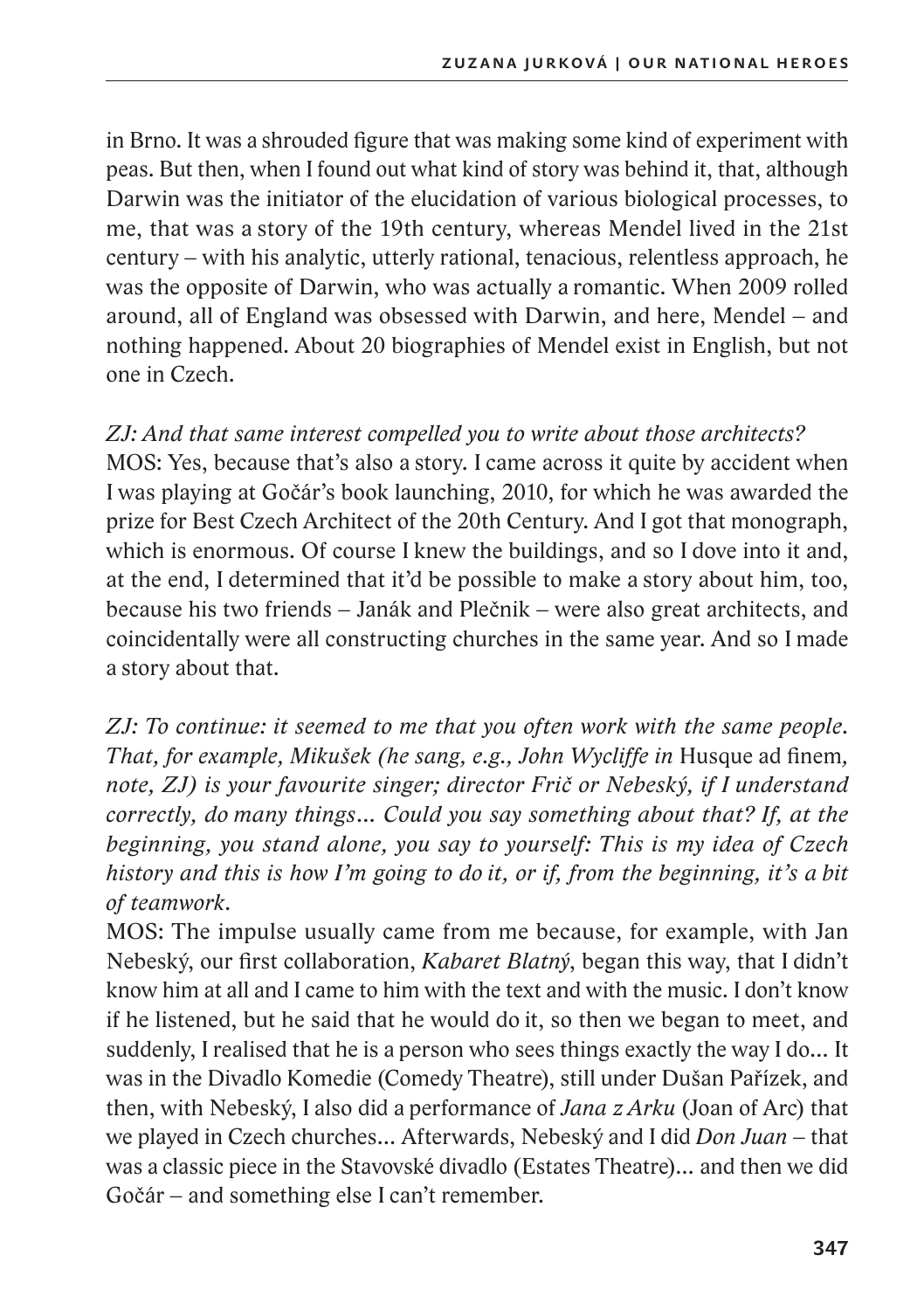*ZJ: And now is the Theatre on the Balustrade your main home scene? Your brother is the manager there, isn't he? He was in Brno recently, wasn't he?*  MOS: That's right. He and Dora Viceníková were the managers of the Reduta Theatre and then they won the competition for the Theatre on the Balustrade. Both are dramaturges or theatrologists.

### *ZJ: So that's partly why you moved to the Balustrade?*

MOS: No, not entirely. They included a play about Havel that I was supposed to write in their application for the position. I said to myself that writing a play about Havel would scare me… and then I told myself that it would somehow turn out differently. And it turned out that they won and, in that case, I had to do it. So that's actually how it started.

### *ZJ: And did you also choose Hus yourself, or was that a commission?*

MOS: It was something of a commission because we met the Hussite priest David Friedl… and he came to some performance, Ithink it was *Matka Tereza (Mother Teresa)*, and then he came to *Gočár*, … and then he invited us to some event of his…

# *ZJ: So David Friedl invited you so that you would compose something for the Hus Jubilee?*

MOS: It was more or less like that – with the plan that it would culminate in Old Town Square… And when I began to work on it, I learned that everyone dealt with this subject in a memorial-statue-like way or as a martyr, and so I tried to go at it somewhat differently. Hus interested me as a rebel; that's his position. Not that martyr, but the rebel who knew what was before him. Then he vacillated right before that gigantic pressure, but he coped with it.

But otherwise I think that after a while I always move somewhere farther.

#### *ZJ: What do you mean by "farther"? To a bigger stage?*

MOS: Yes, now I have two big projects, but I'd rather not talk about that. (In December 2017 the National Theatre of Prague will premiere Štědroň's opera *Don Hrabal*, the title character of which is the original Prague writer Bohumil Hrabal [1914–1997], note of ZJ)

*ZJ: Fine. That brings me to the next subject, that is, the audience. How do they relate to your music? How do you decide or what's the negotiation like in your head, with the cast and with the public in spe, what will it sound like?*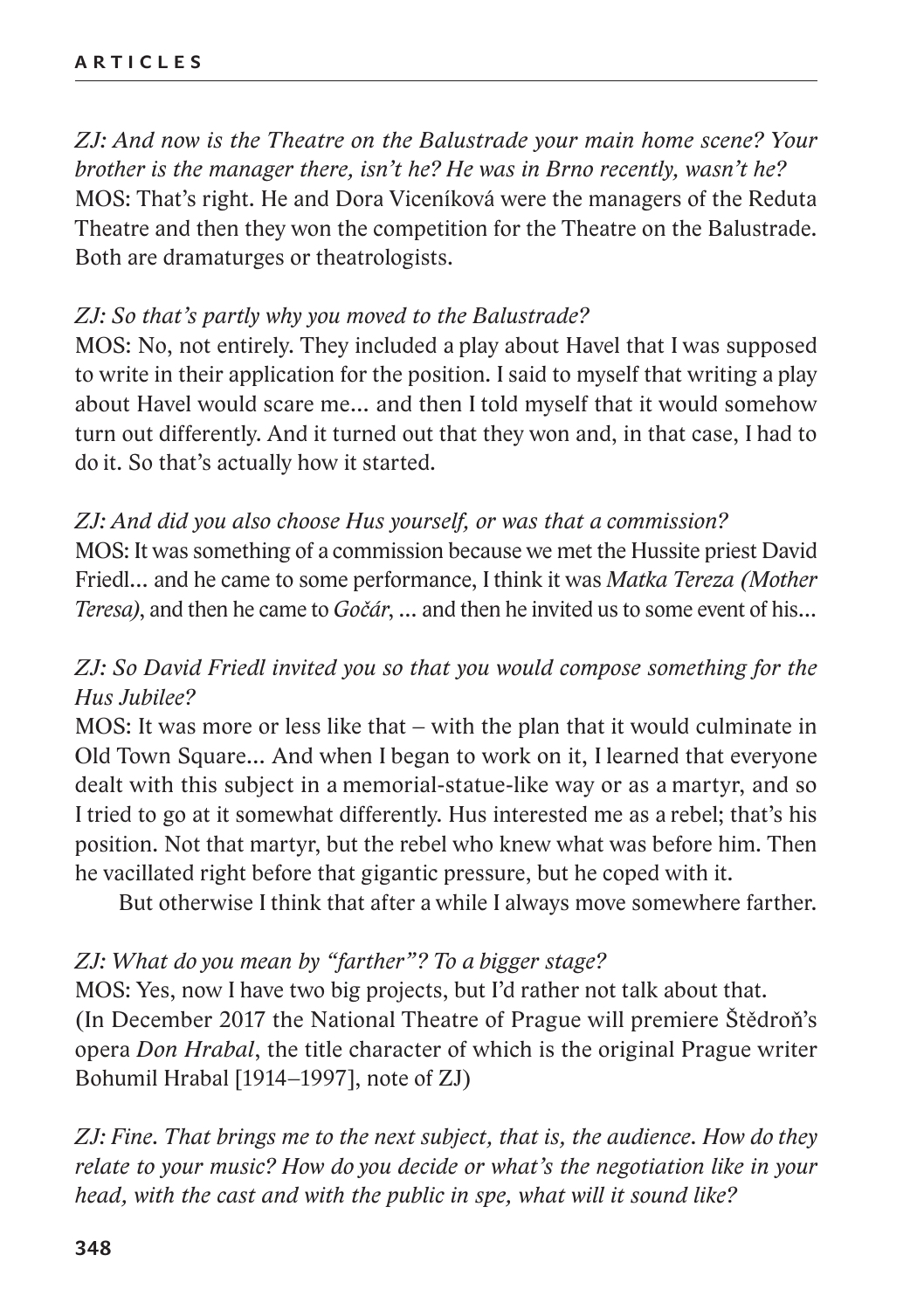MOS: Recently Iread in a review about me that I have moved to the mainstream. But that's somewhat simplifying. Actually, there are some people who are revolutionaries their whole lives and they suffer badly in their ghettos. For example, Schoenberg was like that. But I think it's a bit of a pose. In my opinion a composer always needs an audience, and that audience gives him feedback, and the more the better, of course.

## *ZJ: This is what I want to hear: Is it the more the better?*

MOS: By that I think the more in the framework of the fact that you somehow maintain your style. And I think it's possible to write music that seems the same, that the style can be so universal so that the music could be mainstream (in parentheses), wide-ranging, and, at the same time, the composer could always remain himself or herself. But that is the very hardest.

*ZJ: Of course, that's dreadfully interesting to me. Nevertheless, when, for example, I recently heard your Hus, he seemed sort of multi-styled. For example, Hus is much more rock than what Mikušek (Wycliffe) sings. Is that so?* MOS: That's certainly right because I founded the theatre on multi-style.

# **Conclusion: How is the Music Pantheon Arising?**

Both sets of data – the ethnographic and the one gained from interviews – offer answers to a whole list of questions relating to what we call the music pantheon, that is, the depiction of heroes of the beginning of the third millennium on the Prague music scene.

Who actually are these heroes? Primarily, they are almost all new: neither Toufar, Horáková, Havel, nor the songwriter Hašler, and, ultimately, not even the "lesser heroes" of Štědroň's plays, Blatný, Hrabal, and Škvorecký, had places in textbooks of pre-revolution history; Mendel and Gočár did, but were just fleetingly mentioned. Actually, only medieval Church reformer Jan Hus appeared in them repeatedly (appropriated by various interpretations). His re-introduction is, of course, easily understandable in the frame of the great Hus celebrations of 2015.

A second, perhaps more interesting question is related to who or what put those heroes on stage. Surprisingly, Astrid Erll's words about the *needs and interests* of those who remember in the present apply at the same time as the statement of Nancy Wood about *institutional intentionality.* From the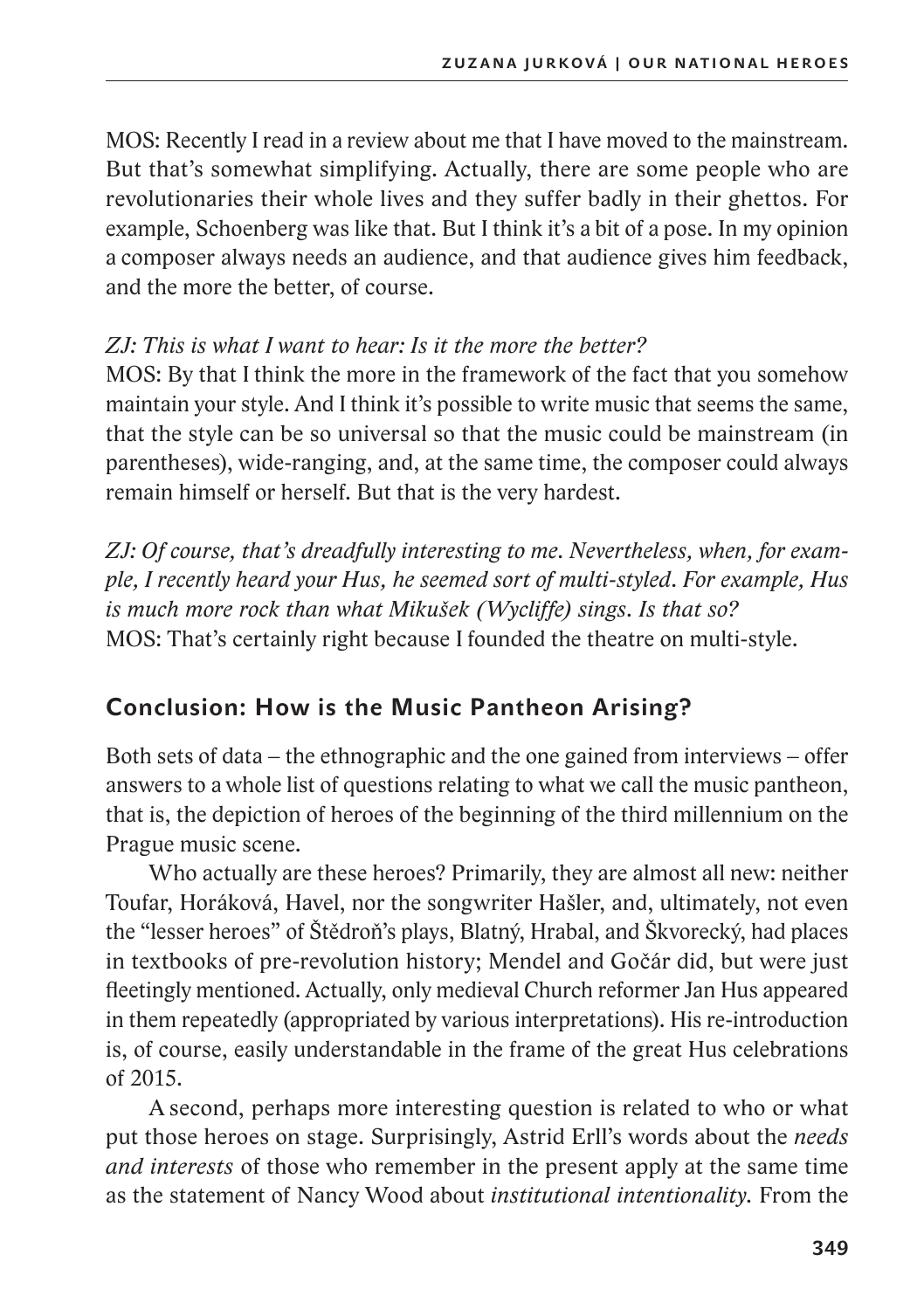interviews with Březina and Štědroň, it is clear that their heroes were close to them, corresponded to their interests and concrete needs of expression: Březina speaks about his need to understand the mechanisms of collective memory (and collective forgetfulness), Štědroň about patriotism and the attempt to recall figures who personally attracted him with their stories and some of them were or are unjustly forgotten.

That's on one hand. But, at the same time – primarily in the case of Havel and Toufar (and, to a certain extent, Horáková, as well) – putting them on stage is the intention of an institution: The National Theatre, the Nitra Theatre festival, or the Theatre on the Balustrade. Thirdly, it is important to add that both composers are renowned authors and their reputations surely simplified their collaborations with prestigious institutions.

In connection with Březina's operas, it is useful to recall once more the name of the singer Soňa Červená, repeatedly mentioned in the interview. According to the composer, her role in the creation and realisation of the operas about Milada Horáková and Toufar in the National Theatre is indisputable. However, one should also be aware of her position/function in the public's perception of both operas. Thanks to her long-term artistic activities and life in exile and her return to the Czech stage only after 1989, as well as her family history,<sup>18</sup> she can easily be perceived as a representative of that new art, critical of the past regime. Through her interpretation, the artistic work (thus) becomes highly credible.

The third area of questions relates how the authors understand their heroes, and how they depict them. In this context, one thing is especially striking: although the resulting dramatic products differ from each other, their starting points actually do not differ much. Both see their characters as non-heroes: Štědroň appeals for the deconstructivist washing off of the "accretions of myths"; Březina speaks of the anti-heroes and litmus tests of his time. And, from the point of view of music, Březina and Štědroň proceed similarly: they use their extensive music education for the creation of a multi-style music language. As with intertextuality in literature, it enables reference to settings or times apparently outside of the scope of the subject he is dealing with, which causes a rich semiotic chain and strong emotional reactions. The musical language

<sup>18</sup> Czech audiences could have learned about all of this: Červená published two autobiographical volumes (1999, 2017) and often gave interviews, e.g. about the death of her mother at the very beginning of the Communist régime, see https://www.ceskatelevize.cz/porady/1186000189-13-komnata/211562210800018-13-komnata-soni-cervene (July 14, 2018).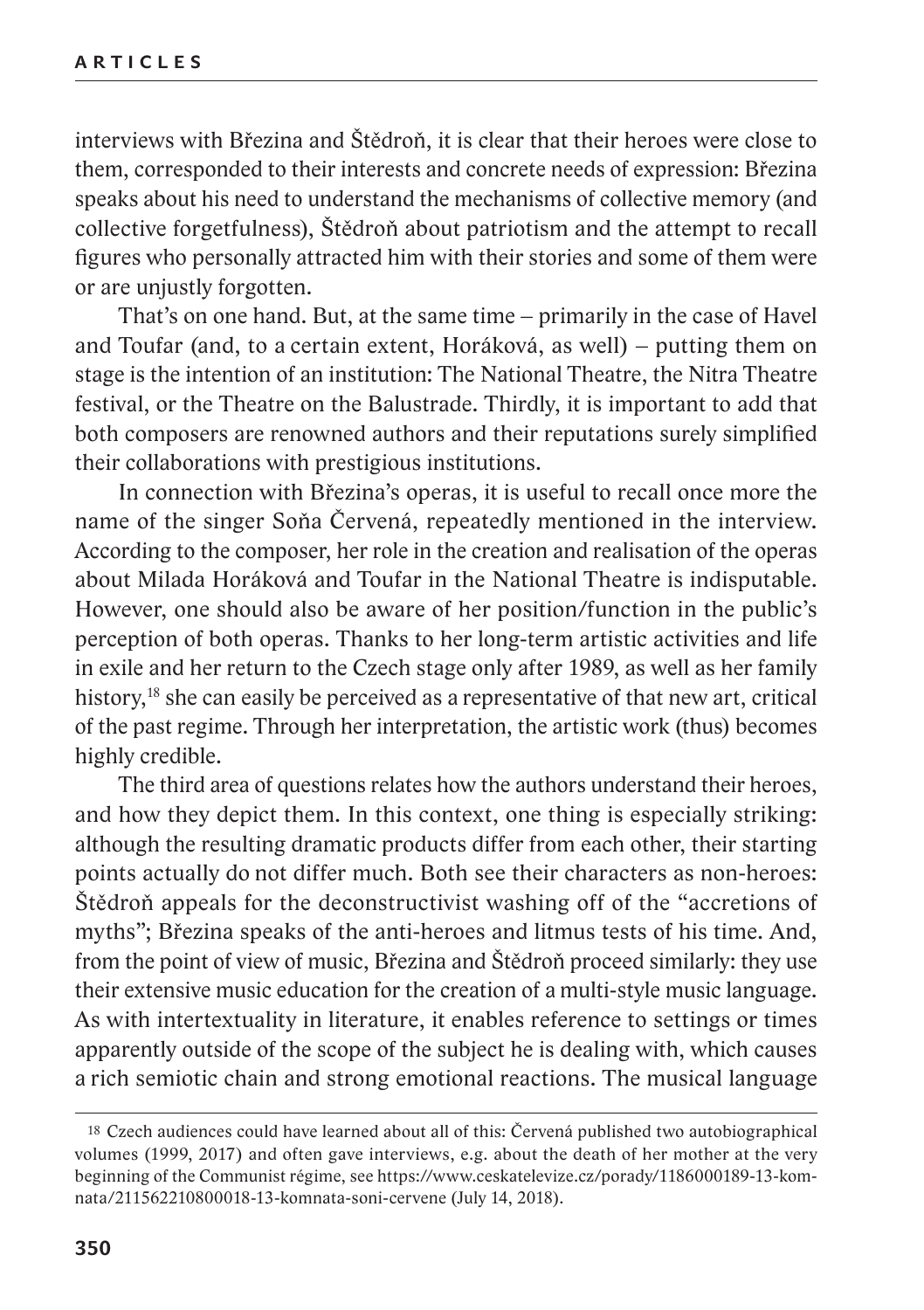thus is just one way of expressing what Březina speaks about in connection to Toufar's theme, that is, the universality of depicted stories and heroes:

Toufar's fate is extremely inspiring for the present, and for me, as well. It shows the period of a great historical turning point, when one paradigm was changing and being replaced by another, one that over a mere forty years totally disrupted our country and led it to an absolute economic and moral miasma. Toufar's story manifests the gradual assertion of totalitarian power, which back in 1949 was far from being certain of its victory, as it would later on present. Each and every step by each and every individual could have played a role… It is precisely the hundreds and thousands of concessions that gave rise to the power of Communist totalitarian regime. In this respect, Toufar's story speaks to the present, to every one of us (Programme 2013: 97).

**Zuzana Jurková** is the chair of the Department of Anthropological Studies and the head of the Ethnomusicology Programme at the Faculty of Humanities of Charles University, Prague. The programme focuses mainly on research on the music of minorities and on urban ethnomusicology. Her specialisation is the music of Roma and music as a medium of memory. The following titles are also topics of publications she has written and edited: *Voices of the Weak* 2009; *Sounds from the Margins* 2013; *To Touch the World* 2013; *Prague Soundscapes* 2014; *Crossing Bridges* 2015; *Hledání modalit hudebního vzpomínání* [The Quest for Modalities of Musical Remembrance] 2017, *Romani Musicians in the 21st Century* 2018…

#### **References**

- Assmann, Jan. 2001. *Kultura a paměť.* (Orig. Das kulturelle Gedächtniss: Schrift, Erinnerung und politische Identität in frühen Hochkulturen). Praha: Prostor.
- Csikszentmihaly, Mihaly. 1990. *Flow: The Psychology of Optimal Experience; Steps Toward Enhancing the Quality of Life.* New York: Harper Perennial.
- Červená, Soňa. 1999. *Stýskání zakázáno.* Brno: Opus Musicum.

Červená, Soňa. 2017. *Stýskání zažehnáno.* Praha: Academia.

Doležal, Miloš. 2012. *Jako bychom dnes zemřít měli. Drama života, kněžství a mučednické smrti číhošťského faráře P.Josefa Toufara.* (As if We Were to Die Today: A Drama of the life, the priesthood, and the martyr's death of the Číhošť priest, Father Josef Toufar*)* Nová tiskárna Pelhřimov.

Erll, Astrid. *Memory in Culture.* Palgrave Macmillan, 2011.

Halbwachs, Maurice. 1992. *Les Cadres sociaux de la mémoire.* Paris, 1952. Eng. *On Collective Memory*. Chicago: University of Chicago Press.

Havel, Václav. 1990. *Dálkový výslech.* Praha: Mladá fronta.